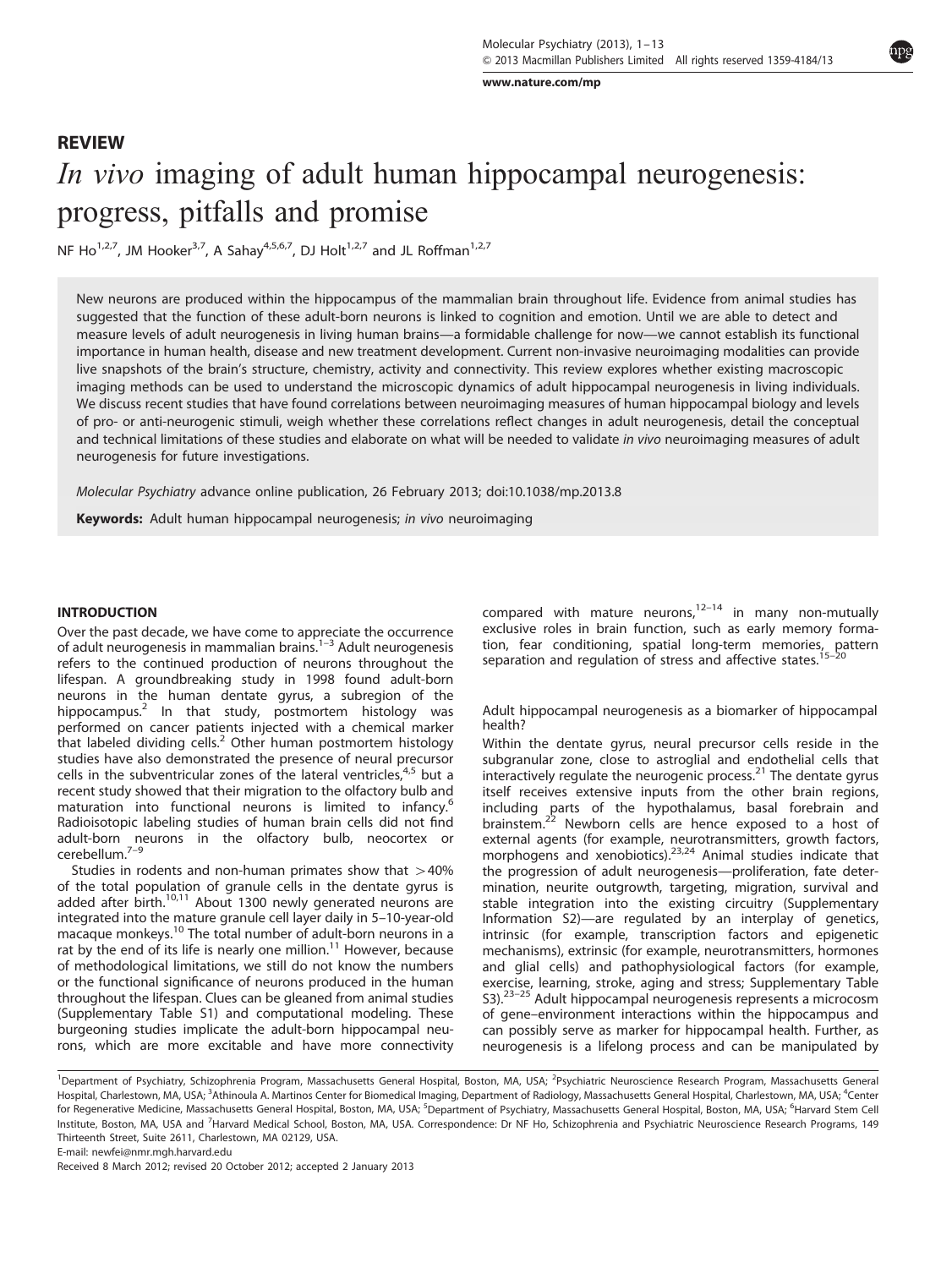various interventions, it can potentially be used to index responses to medications and other treatments.

Many animal studies suggest that abnormalities in adult neurogenesis may contribute to aspects of cognitive and mood disturbances observed in major neuropsychiatric illnesses.<sup>26-29</sup> However, the application of these models to human disease remains controversial. Rodent models of several mental disorders, such as Alzheimer's disease, schizophrenia and depression, are associated with aberrant adult neurogenesis[.30–35](#page-9-0) Gain- and loss-of function experiments, such as genetic manipulation or x-ray irradiation, show that altered neurogenesis results in altered cognition and behavior[.15–20,36–41](#page-9-0) Environmental stressors (for example, stressful events, toxin exposure, infections, alcohol abuse and nutrient depletion) during gestation and early childhood and chronic stress in adolescence and adulthood— which are predisposing factors for major neuropsychiatric<br>illnesses—dampen-the-neurogenic-process.<sup>[42–47](#page-10-0)</sup> Pharmacological and alternative interventions (for example, various forms of antidepressants, exercise and cognitive training), on the other hand, can increase adult neurogenesis or reverse the impaired adult neurogenesis observed in aging and models of neuropsychiatric disorders.[17,31,48–55](#page-9-0) Finally, many psychiatric susceptibility genes, including disrupted-in-schizophrenia 1, neuregulin 1 and dystrobrevin binding protein 1 encode for proteins or cross-talk with other<br>proteins regulating adult neurogenesis.<sup>30,34,56–60</sup> ln functional neuroimaging studies conducted in humans, the hippocampus has been identified as an important node of networks (for example, mood, reward, fear regulation, episodic memory and default mode) that are dysregulated in neuropsychiatric disorders.<sup>61–63</sup> Structural and metabolic hippocampal abnormalities have also been observed in many human neuroimaging studies of aging and neuropsychiatric disorders.<sup>64,65</sup> Taken together, the human neuroimaging data and the implications of findings of abnormal hippocampal neurogenesis in animal models of neuropsychiatric illness have led to an emerging interest in research in adult neurogenesis in humans.

#### Postmortem versus in vivo methods for measuring adult hippocampal neurogenesis

Unlike the wealth of insights from animal studies, little is known about the dynamics of adult neurogenesis in the human brain. It is difficult to fully extrapolate the animal findings to the human species, due to cross-species differences in gene expression, cell types, rate of growth, projections to other regions, size and anatomical orientation across species. Because of experimental and ethical constraints, the mainstay of adult neurogenesis research in humans today is postmortem histology, in concert with the collection of accurate information about subject premortem toxicology, clinical and life event history. The histological markers used in these postmortem studies are also commonly used in human oncology and pathology. The validity of using these histological markers comes from animal studies showing their co-expression with chemical or viral markers tracking adultborn neurons, with the assumption that their spatiotemporal expression during adult neurogenesis is similar in both animals and humans. Some of these important postmortem findings have echoed animal findings on the effects of antidepressants and<br>aging on adult neurogenesis.<sup>[66,67](#page-10-0)</sup> However, histological markers have inherent limitations. They tag processes other than neurogenesis such as tumor cell, glial and endothelial cell proliferation and structural plasticity. Further, the histological markers can be found in other brain regions outside of the dentate gyrus, cannot birth-date new neurons and are affected by postmortem interval length.

A series of radioisotopic investigations involved extracting genomic DNA samples from tissues of subjects born from the mid-1950s to early 1960s, a period where above-ground nuclear bomb testing led to peak  $^{14}$ C levels in the atmosphere.<sup>7-9</sup> The investigators demonstrated that the age of cells could be determined as the  $^{14}$ C genomic DNA levels matched  $^{14}$ C atmospheric levels. They combined immuno-based nuclear sorting techniques and immunohistochemistry with  $14C$ -labeling analysis to assess whether new neurons are added to the adult brain and their rates of turnover during the lifetime of the subjects. Although  $14C$ -labeling studies can quantitatively birthdate cells, they remain—like clinical histopathology—postmortem studies limited by retrospective designs and several confounds, including exposure to a lifetime of treatment with medication, illness and environmental toxins.

We will not able to determine the function of adult-born neurons, understand their role in human health and disease and develop appropriate treatment strategies based on existing knowledge unless we can observe the activity of adult-born neurons in vivo–an elusive quest for now. Currently available noninvasive in vivo neuroimaging modalities, such as magnetic resonance imaging (MRI) and positron emission tomography (PET), could potentially bridge basic and clinical efforts to understand adult neurogenesis ([Table 1\)](#page-2-0). These diverse yet complementary neuroimaging methods allow for controlled, prospective and longitudinal designs that are more similar to animal studies. Indeed in recent years, some investigators who have used neuroimaging techniques to detect changes in the human hippocampus that appeared to be induced by pharmacological agents or other interventions have speculated that the changes may reflect altered adult neurogenesis.<sup>68-79</sup> The critical question is: can such macroscopic correlates provide an adequate proxy of adult hippocampal neurogenesis? In this review, we evaluate these emerging in vivo studies, address the main challenges ahead for investigating these questions and suggest some future directions for the study of adult neurogenesis in living individuals.

#### STATE OF THE EVIDENCE: LINKS BETWEEN HUMAN NEUROIMAGING STUDIES OF THE HIPPOCAMPUS AND PUTATIVE CHANGES IN ADULT NEUROGENESIS

In the following paragraphs, we discuss human neuroimaging studies assessing the effects of interventions or physiological conditions (known to affect adult hippocampal neurogenesis in mammals) that appear to produce related changes in the hippocampal imaging phenotypes. It is important to emphasize from the outset that the relationships between imaging measures and neurogenesis-related interventions are largely correlational and that the observed changes in imaging measures could reflect a number of cellular and molecular mechanisms not directly related to the neurogenic process. Several of the underlying mechanisms are detailed in the subsequent Conceptual and technical limitations section. Indeed, a major limitation of in vivo neuroimaging as a field is the difficulty in ascribing observed imaging effects to molecular mechanisms. For now, neuroimaging provides the best opportunity to evaluate effects of neurogenesis-related interventions within living humans. The critical mass of such studies described below has also allowed us to appraise the use of neuroimaging as valid tools that can complement pre-clinical studies of adult neurogenesis ([Table 2](#page-3-0)).

# Physical activity

Physical activity has robust effects on almost every stage of hippocampal neurogenic process. It promotes precursor cell-cycle entry, expands the pool of proliferating cells and increases the survival of young neurons and their dendritic spine motility.[52,54,55,80](#page-10-0)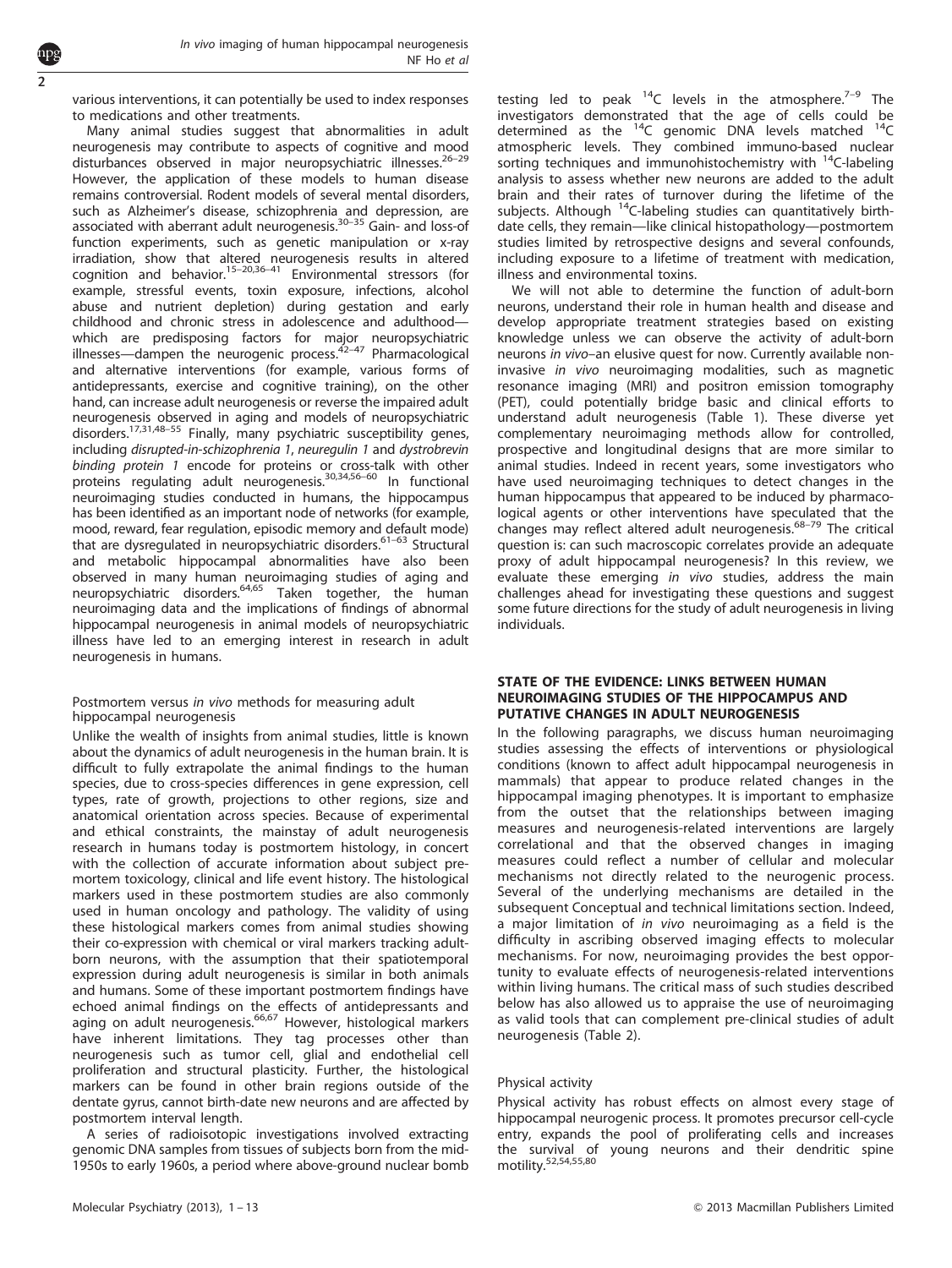<span id="page-2-0"></span>

| <b>Table 1.</b> Non-invasive in vivo neuroimaging modalities as potential tools to detect adult human neurogenesis                                                                                                                                   |                                                                                                                                                                                                                                                                                                             |                                                                                                                                                                                                                                   |  |  |
|------------------------------------------------------------------------------------------------------------------------------------------------------------------------------------------------------------------------------------------------------|-------------------------------------------------------------------------------------------------------------------------------------------------------------------------------------------------------------------------------------------------------------------------------------------------------------|-----------------------------------------------------------------------------------------------------------------------------------------------------------------------------------------------------------------------------------|--|--|
| Description                                                                                                                                                                                                                                          | Primary strengths                                                                                                                                                                                                                                                                                           | Primary weaknesses                                                                                                                                                                                                                |  |  |
| Measures pairs of gamma rays<br>generated indirectly by positrons<br>emitted from an injected radiotracer                                                                                                                                            | High chemical sensitivity (pico to<br>nanomolar). PET probes potentially<br>can label specific molecular adult                                                                                                                                                                                              | Requires injection of small amounts of<br>short-lived radiotracers into<br>bloodstream                                                                                                                                            |  |  |
|                                                                                                                                                                                                                                                      |                                                                                                                                                                                                                                                                                                             | Low-to-moderate temporal and spatial<br>resolution (mm)<br>Limited use in repeated-measures<br>studies within the same individual due<br>to cumulative radiation exposure                                                         |  |  |
| Measures resonance frequency of<br>hydrogen atoms. Strong magnetic<br>fields align protons of water, fat,<br>proteinaceous fluid and solids, and<br>changing radiofrequency pulse<br>sequences alters the magnetization to<br>create tissue contrast | High spatial resolution: sub-mm in 7-T<br>magnets, permitting some<br>delineation of hippocampal<br>subregions. In animals, 9.4-T scanners<br>can acquire nearly single-cell<br>resolution ( $\mu$ m) in the hippocampus                                                                                    | Changes in hippocampal (dentate<br>gyrus) morphometry do not<br>necessarily reflect changes related to<br>adult neurogenesis                                                                                                      |  |  |
| Detects metabolites through their<br>unique chemical shifts, typically<br>proton $(^1H$ MRS). Area under the<br>signal peak represents metabolite<br>concentration                                                                                   | No contrast agent required<br>High biochemical specificity. A<br>putative biochemical peak specific to<br>neural progenitor cell has been<br>identified. <sup>122</sup>                                                                                                                                     | Low spatial resolution, as metabolite<br>concentrations are usually $10^{-5}$ - to<br>$10^{-6}$ -fold lower than water. Voxel size<br>is substantially larger (cm <sup>3</sup> ) than other<br>MRI techniques                     |  |  |
| An indirect measure of neural activity.<br>An increase in neural activity elicits<br>local increases in blood flow in nearby<br>capillaries, altering the local magnetic<br>field via concentration changes in<br>deoxyhemoglobin and                | No contrast agent required<br>Can detect functional effects of<br>neurogenic-altering interventions/<br>conditions                                                                                                                                                                                          | The ways in which adult neurogenesis<br>influences hemodynamic responses in<br>the dentate gyrus and downstream<br>hippocampal regions are not known                                                                              |  |  |
|                                                                                                                                                                                                                                                      | Functional connectivity analyses can<br>map intra-hippocampal and inter-<br>hippocampal networks that are active<br>during a behavioral task (indirectly<br>relating the changes in adult<br>neurogenesis to cognitive or affective<br>networks) or at rest (thought to reflect<br>structural connectivity) | BOLD-fMRI reflects neural activity of<br>multiple cell populations within the<br>dentate gyrus (includes glutamatergic<br>granule cells, GABAergic interneurons<br>and astrocytes in addition to the<br>adult-born granule cells) |  |  |
| Measures change in signal intensity<br>before and after injecting a contrast<br>agent to calculate the amount of<br>blood volume within a region-of-                                                                                                 | Putative link between adult<br>neurogenesis, angiogenesis and CBV<br>shown. <sup>73</sup>                                                                                                                                                                                                                   | Requires injection of contrast agent<br>gadolinium into bloodstream                                                                                                                                                               |  |  |
|                                                                                                                                                                                                                                                      | Higher spatial resolution compared<br>with other functional imaging<br>methods                                                                                                                                                                                                                              | The ways in which adult neurogenesis<br>influences blood volume in the<br>dentate gyrus and downstream                                                                                                                            |  |  |
| Measures difference between signals<br>from control image and 'tagged'<br>image (tagging with a magnetic pulse<br>perturbs arterial blood water<br>magnetization before its entry into<br>tissue)                                                    | No contrast agent required                                                                                                                                                                                                                                                                                  | hippocampal regions are not known<br>The ways in which adult neurogenesis<br>influences blood flow in the dentate<br>gyrus and downstream hippocampal<br>regions are not known                                                    |  |  |
|                                                                                                                                                                                                                                                      | oxyhemoglobin<br>interest                                                                                                                                                                                                                                                                                   | neurogenesis targets<br>No contrast agent required                                                                                                                                                                                |  |  |

MR and PET scanners are frequently used for clinical diagnosis and treatment monitoring. 1.5-T scanners are commonly used in clinical settings but hospitals are progressively upgrading to 3-T scanner facilities. 7-T and hybrid PET-MRI machines are increasingly available in research institutes. High-field MR scanners and spectrometers (4.7-, 9.4- and 14- T) and dedicated small animal PET scanners are used to image rodents. Functional neuroimaging methods such as BOLDfMRI, CBV and CBF can be used to relate the putative adult neurogenesis-mediated changes in activity to behavior, in particular aspects of memory and emotion known to be altered by adult neurogenesis in animal models. Scans of several different MR-modalities can be acquired in the same scanner within the same session, offering complementary anatomical, physiological and metabolic data on putative adult hippocampal neurogenesis correlates. Repeated scans can be performed on the same individual, allowing us to assess the effects of pro- or anti-neurogenic interventions on the putative correlates over time. Large quantities of data can be acquired with these methods in a relatively short span of time, such as an hour or less.

Pereira et  $al^{73}$  $al^{73}$  $al^{73}$  measured cerebral blood volume (CBV) of hippocampal subregions in mice and showed that 2 weeks of short-term running in adult mice concomitantly enhanced dentate gyrus subfield-specific CBV signal and progenitor proliferation. X-ray irradiation of the newborn cells in mice resulted in the loss

of exercise-related CBV signal. The authors hence proposed the use of dentate gyrus CBV as an index of in vivo neurogenesis. They went on to show that in healthy humans, a 3-month exercise regime elevates CBV signal specifically in the dentate gyrus  $(n = 11)$ , commensurate with declarative memory

3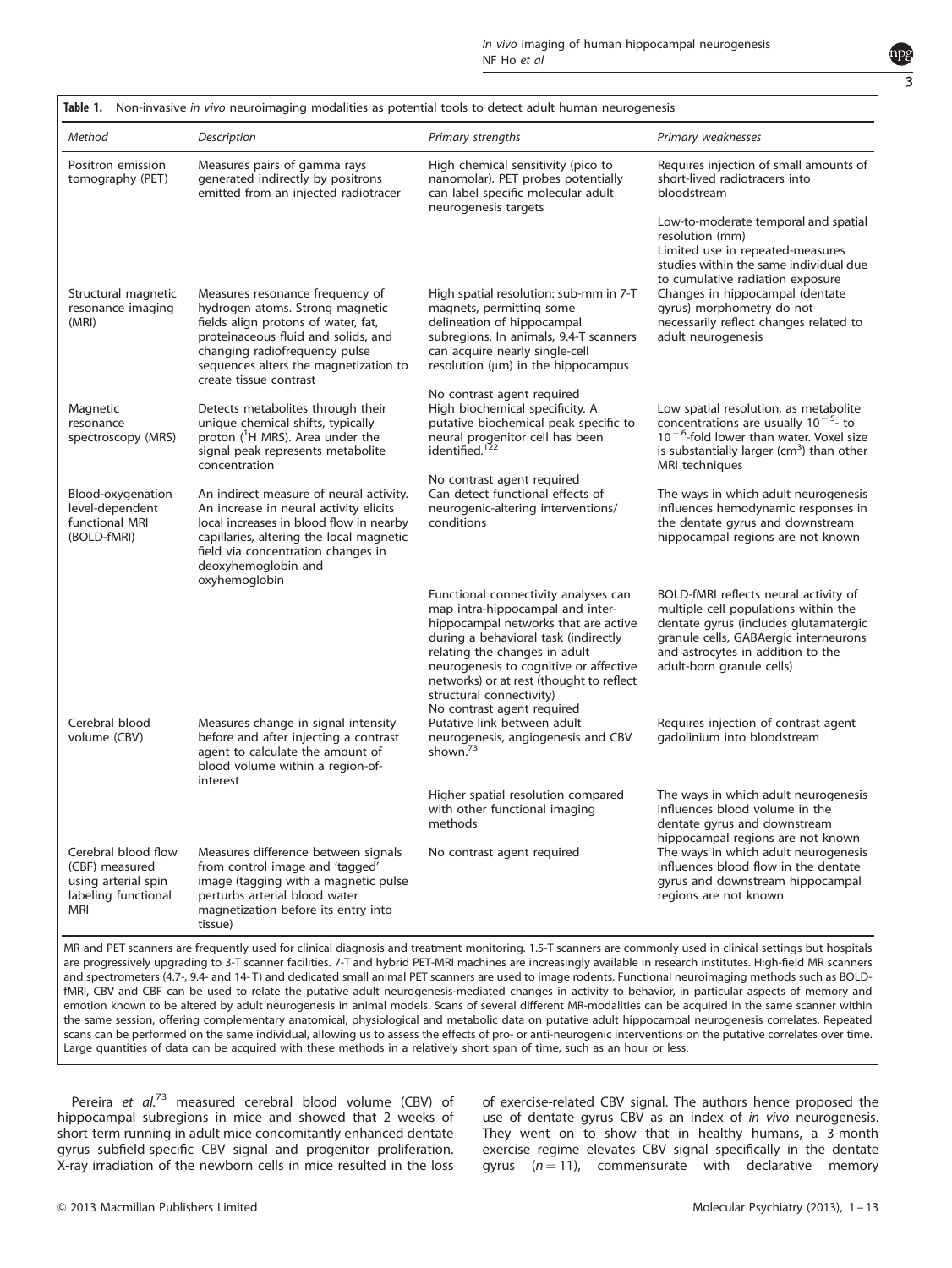<span id="page-3-0"></span>

4

| Criterion                                                                                                                                                                          | Our<br>assessment   | Evidence                                                                                                                                                                                                                                                                                                                                                                                                                                                                                                                                                                                                                                                                                                                                                                                                                                                                                                                                                                                                                                                                                                                                                                                                                                                                                                                                                                                                                                                                        |
|------------------------------------------------------------------------------------------------------------------------------------------------------------------------------------|---------------------|---------------------------------------------------------------------------------------------------------------------------------------------------------------------------------------------------------------------------------------------------------------------------------------------------------------------------------------------------------------------------------------------------------------------------------------------------------------------------------------------------------------------------------------------------------------------------------------------------------------------------------------------------------------------------------------------------------------------------------------------------------------------------------------------------------------------------------------------------------------------------------------------------------------------------------------------------------------------------------------------------------------------------------------------------------------------------------------------------------------------------------------------------------------------------------------------------------------------------------------------------------------------------------------------------------------------------------------------------------------------------------------------------------------------------------------------------------------------------------|
| <b>Strength of association</b> (A strong association is likely to<br>have a more causal basis than a weak association.)                                                            | Moderate/<br>strong | Many longitudinal studies demonstrate significant effects of active<br>interventions that are known to promote adult animal neurogenesis<br>on human hippocampal neuroimaging phenotypes. Studies of the<br>effects of exercise on hippocampal volume report medium-to-large<br>effect sizes in a cohort of healthy and schizophrenia subjects<br>$(n^2 = 0.85)^{72}$ and elderly subjects (left: partial $n^2 = 0.06$ , right: partial $n^2 = 0.07$ ). <sup>84</sup> An investigation of the effect of exercise on CBV found<br>a large effect size specifically within the dentate gyrus (we<br>estimated a Cohen's $d = 1.2$ based on graphical representations of<br>means and standard deviations). <sup>73</sup> Also, learning is associated with<br>a large effect specifically on hippocampal volume (estimated<br>$d = 1.25$ based on t-values and degrees of freedom). <sup>69</sup> The effects of<br>a variety of treatments for mood disorders on hippocampal<br>volumes are also associated with medium-to-large effect sizes, for<br>example, various antidepressants (left: $d = 0.48$ , right: $d = 0.27$ ); <sup>93</sup><br>paroxetine (left: $d = 0.44$ , right: $d = 0.31$ ); <sup>94</sup> lithium (left: $d = 0.24$ for<br>first follow-up and 0.3 for second follow-up, right: $d = 0.2$ for first<br>follow-up and 0.26 for second follow-up); <sup>101</sup> and electroconvulsive<br>therapy (left: $r = 0.98$ , right: $r = 0.97$ ). <sup>71</sup> |
| <b>Consistency</b> (There are similar reports of associations<br>between adult neurogenesis and imaging outcomes across<br>populations, methods, interventions and investigators.) | Strong              | Interventions that enhance adult hippocampal neurogenesis in<br>animal models (for example, exercise, antidepressants, and learning)<br>increase hippocampal volumes, and CBV, BOLD-fMRI and MRS<br>signals in the hippocampus across healthy and diseased, young and<br>aged populations. <sup>68-73,75,84,90-94,101</sup> Conversely, physiological<br>processes that reduces adult hippocampal neurogenesis in animal<br>models (for example, stress and aging) have the opposite effect on<br>dentate gyrus and hippocampal phenotypes across a spectrum of<br>imaging modalities. <sup>74,76–79,105–106,108,114–122</sup>                                                                                                                                                                                                                                                                                                                                                                                                                                                                                                                                                                                                                                                                                                                                                                                                                                                  |
| <b>Specificity</b> (Changes in adult neurogenesis specifically<br>influences the outcome of the neuroimaging measure.)                                                             | Weak/<br>moderate   | This criterion is difficult to assess as current in vivo imaging does not<br>afford cellular resolution. However, there is some indirect evidence<br>for specific effects on hippocampal neurogenesis. For example,<br>learning and exercise lead to increases in the volume of the<br>hippocampus but not of other brain regions examined, for example,<br>thalamus and caudate nucleus. <sup>69,84</sup> Also, within the hippocampus,<br>exercise specifically increases CBV of the dentate gyrus but not of<br>other hippocampal subregions. <sup>73</sup> Aging is associated with a weaker<br>dentate gyrus/CA3 BOLD-fMRI signal that is linked to poorer<br>memory performance in a pattern separation task. <sup>78</sup> There has been<br>one report of a neural progenitor-specific metabolite marker; this<br>finding requires replication. <sup>122</sup>                                                                                                                                                                                                                                                                                                                                                                                                                                                                                                                                                                                                          |
| Temporality (Changes in adult neurogenesis over time<br>leads to changes in neuroimaging outcome measures on the<br>same timescale.)                                               | Moderate            | Prospective randomized controlled trials at three time points have<br>shown that learning and exercise produce continuous increases in<br>the volume of hippocampus (over a period of 6 months to<br>1 year). <sup>69,84</sup> However this criterion is difficult to assess as the precise<br>time course of the adult human neurogenesis is not known.                                                                                                                                                                                                                                                                                                                                                                                                                                                                                                                                                                                                                                                                                                                                                                                                                                                                                                                                                                                                                                                                                                                        |
| <b>Biological gradient</b> (Neuroimaging outcome measures<br>increase/decrease monotonically with increases/decreases in<br>adult neurogenesis.)                                   | Weak/<br>moderate   | Prospective aging studies show that the hippocampus decreases<br>in volume to a greater extent than other brain regions over<br>time. <sup>114-117</sup> However, studies involving active interventions such as<br>exercise usually include only one level of the intervention due to<br>sample size, time and cost efficiency limitations. Also,<br>methodological variation across studies limits their comparability;<br>for example, it is difficult to quantify the extent of learning and<br>stress across subjects in different studies. Also, the types and<br>dosage of antidepressants vary among patients.                                                                                                                                                                                                                                                                                                                                                                                                                                                                                                                                                                                                                                                                                                                                                                                                                                                          |
| <b>Plausibility</b> (The observed changes in neuroimaging<br>outcomes can be rationally explained by changes in adult<br>neurogenesis.)                                            | Moderate            | It is logical to predict that changes in adult neurogenesis on a<br>microscopic level influence widespread function of the dentate<br>gyrus, which may be observable on a macroscopic level. The<br>addition of new granule cells, with their unique firing patterns and<br>heightened synaptic plasticity, is likely to lead to extensive<br>remodeling of dentate gyrus connections and may conceivably<br>affect intra- and inter-hippocampal functional connectivity. <sup>155,163</sup><br>It is also plausible that vascular growth and glia activation are<br>required to support the development and integration of newborn<br>granule cells in the existing circuit and hence lead to larger-scale<br>alterations of hippocampal responses over time. It remains unclear<br>whether observable macroscopic structural changes (measured<br>using today's scanners) can be solely produced by changes in the<br>sparse population of adult-born neurons, particularly as<br>macroscopic changes may also result from neurogenesis-<br>independent glia or growth factor-related mechanisms.                                                                                                                                                                                                                                                                                                                                                                             |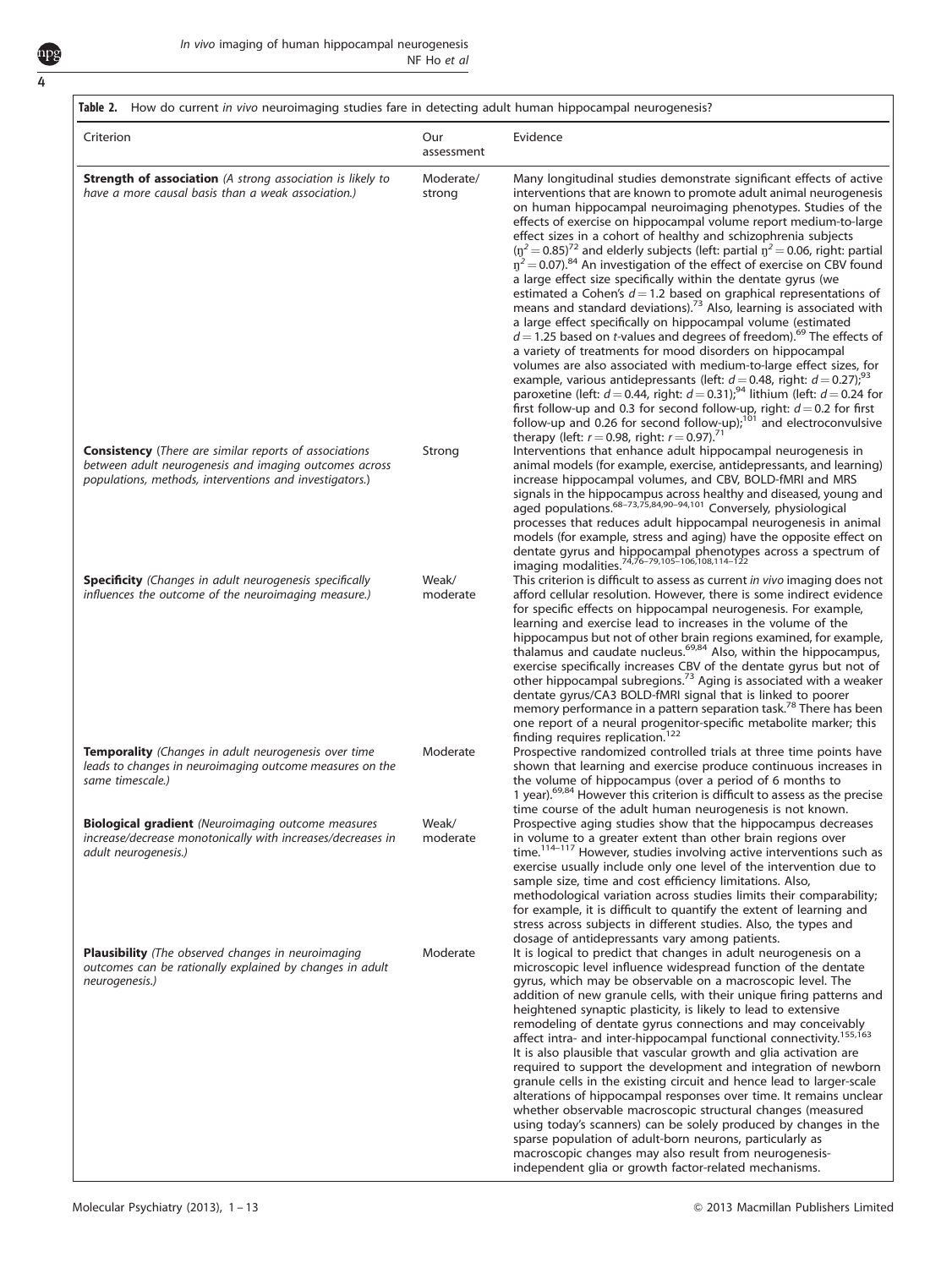# 5

#### Table 2. (Continued)

| Criterion                                                                                                                                                                                                                             | Our<br>assessment   | Evidence                                                                                                                                                                                                                                                                                                                                                                                                                                                                                                                                                                                                                            |
|---------------------------------------------------------------------------------------------------------------------------------------------------------------------------------------------------------------------------------------|---------------------|-------------------------------------------------------------------------------------------------------------------------------------------------------------------------------------------------------------------------------------------------------------------------------------------------------------------------------------------------------------------------------------------------------------------------------------------------------------------------------------------------------------------------------------------------------------------------------------------------------------------------------------|
| <b>Experimental manipulation</b> (An association between<br>adult neurogenesis and an imaging measure that is<br>specifically produced by an intervention in a controlled<br>setting is more convincing than an observational study.) | Moderate/<br>strong | Parallel human-animal model studies show that the exercise-<br>induced increase in adult neurogenesis correlates with in vivo<br>dentate gyrus CBV signal within the same study animals. <sup>73</sup><br>Electroconvulsive shock-induced increase in progenitor cell<br>proliferation correlates with increases in a metabolite marker of<br>neural progenitor cells in vitro and in vivo. <sup>122</sup> Age-related declines in<br>adult neurogenesis, MRI-measureable hippocampal volume and<br>hippocampus-dependent memory tasks were observed in in vivo<br>and postmortem studies of the same study rodents. <sup>111</sup> |

Abbreviations: BOLD-fMRI, blood-oxygenation-level-dependent functional magnetic resonance imaging; CBV, cerebral blood volume; MRS, magnetic resonance spectroscopy.

We assess the strength of the evidence based on Bradford Hill's criteria for causation.<sup>[166,167](#page-12-0)</sup> We argue that although there is still much room for improvement in terms of study design and data interpretation, studies using currently available neuroimaging methods have the capacity to establish links between adult neurogenesis and macroscopic changes in the human hippocampus, as well as changes in cognition and affect. Future studies can benefit from the use of multimodal imaging, which will mitigate the inherent weaknesses found in individual methods. By cross-validating results across laboratories, where data acquisition and analyses are performed differently across different subject populations, the consistency and totality of evidence can be strengthened. Prospective studies with multiple time points (for example, in aging populations or those who receive antidepressant medications or exercise) will enhance both the reliability and biological plausibility of the findings. Longitudinal studies that establish a dose–response relationship or other biological gradient, for example, increasing levels of an active intervention such as physical activity, antidepressants and stress that correlate with changes in hippocampal structure, function and connectivity, will also enhance the validity of the neuroimaging measure. Finally, conducting the same prospective studies side-by-side with animal models in which adult neurogenesis can be precisely manipulated will substantiate in vivo neuroimaging markers as valid measures of adult neurogenesis.

improvements.<sup>[73](#page-10-0)</sup> Their intriguing findings are consistent with rodent studies in which short periods of running rapidly elicit neurogenesis and influence hippocampal vasculature formation and density, processes that are tightly correlated with cognitive gains.<sup>81</sup>

In another longitudinal human neuroimaging study, elderly volunteers who engaged in 4 months of exercise training  $(n = 6)$ had greater bilateral hippocampal cerebral blood flow, as measured by arterial spin labeling, compared with their counterparts who received weekly health education lectures and did light stretching for 3 months ( $n = 5$ ).<sup>[68](#page-10-0)</sup> The authors also examined, within the same subjects, resting-state functional connectivity of blood-oxygenation-level-dependent functional magnetic resonance imaging (BOLD-fMRI) data: correlational measures of spontaneous, low frequency signals between brain regions that occur in the absence of external stimuli. This measure is thought to reflect the functional integrity of a particular pathway or network, but whether it can index neurogenesis-related network changes in the hippocampus is not known. The hippocampus in the exercising group had higher levels of functional coupling with other brain regions relative to the non-exercising group.<sup>[68](#page-10-0)</sup> Specifically, the hippocampus in the exercising group showed stronger functionally coupling with the anterior cingulate cortex, a region known to be involved in conflict detection and resolution and response selection and monitoring.<sup>[82](#page-10-0)</sup>

Exercise effects have also been found on measures of the structure and neurochemical composition of the hippocampus. Pajonk et al.<sup>[72](#page-10-0)</sup> found volume increases in patients with schizophrenia ( $n = 8$ ) and healthy-matched subjects ( $n = 8$ ) following a 3-month aerobic exercise regime on a stationary bike, compared with control patients who played table soccer  $(n = 8)$ . The increase was significant after controlling for the effects of antidepressants and was associated with short-term memory improvements in the patients. They did not observe initial differences in the hippocampal volume among the three groups or post-exercise changes in total brain volume and gray matter volume. The authors also found an increase in N-acetylaspartate/ creatine ratio, a marker for neuronal integrity that was specific to the exercising group of schizophrenia patients.<sup>[72](#page-10-0)</sup> Their findings are similar to results of a mouse MRI study demonstrating that voluntary running leads to a hippocampal region-specific increase in volume, although the investigators did not address whether adult neurogenesis was a mediating factor.<sup>[83](#page-10-0)</sup>

Recently, a prospective randomized controlled trial involving 120 older adults scanned at three time points (baseline, 6 months and 1 year) found that those with aerobic exercise training exhibited a bilateral increase in anterior hippocampal volume, whereas other regions such as the posterior hippocampus, caudate nucleus and thalamus remained unchanged.<sup>[84](#page-11-0)</sup> Conversely, anterior hippocampal volume was reduced in the stretching and toning control group.<sup>[84](#page-11-0)</sup> The exercise-related volumetric increase correlated with improved fitness capacity and higher levels of serum brain-derived neurotrophic factor (a peptide that promotes newborn cell survival and dendritic branching in mice). In addition, the authors demonstrate here and in an earlier study that aerobic fitness is associated with spatial memory performance and that serum brain-derived neurotrophic factor reduction mediates the age-related hippocampal shrinkage.<sup>[84,85](#page-11-0)</sup> Overall, this study suggests that aerobic exercise training can reverse the age-related decline in hippocampal volume and improve memory functions, which have been observed in animal literature as well.<sup>[86,87](#page-11-0)</sup>

#### Enriched environment and learning

Enriched environments enhance hippocampal neurogenesis in young and old mice.<sup>[51,55](#page-10-0)</sup> Enriched environments also increase the stereological volume estimates of inferior mossy fiber tract (area containing axonal projections from dentate gyrus granule cells to CA3) in mice; axons extending from new granule cells preferentially contribute to this tract.<sup>[88](#page-11-0)</sup> Also, manganeseenhanced small animal MRI showed that housing male mice in enriched environments increased hippocampal volume, together with enhanced expression of a protein responsible for neuronal maturation and synaptogenesis as measured by histology.[89](#page-11-0) Enriched environments also reversed stress-induced hippocampal volumetric loss.<sup>[89](#page-11-0)</sup> However, these volumetric increases were not detected by stereological methods (which estimate volumes by summing up the areas of two-dimensional planes of histological-stained tissues), highlighting the disparities between in vivo MR- and postmortem optical-based methods.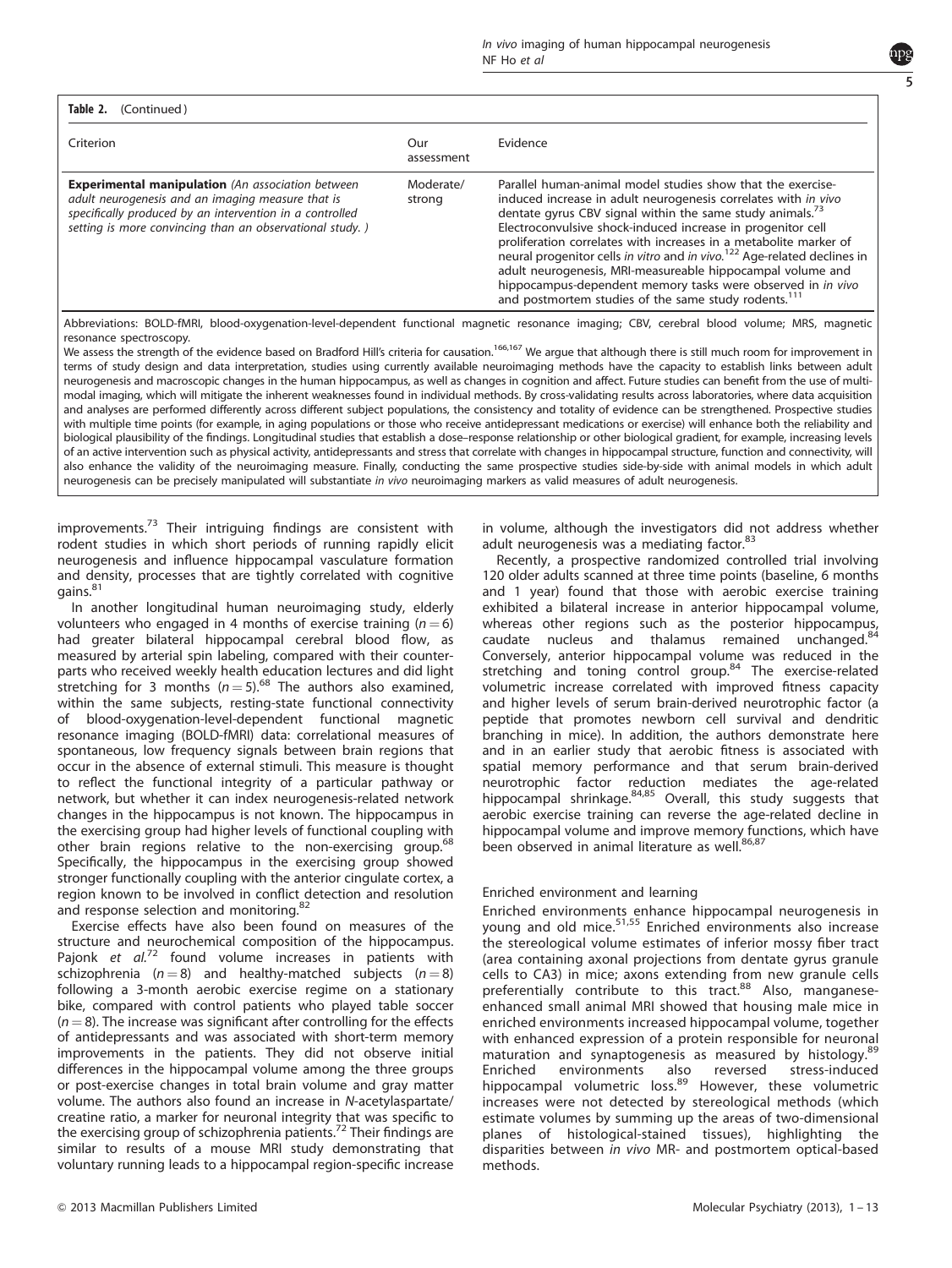6

Analogous effects are seen in humans. A series of voxel-based morphometry studies examining London taxi drivers found gray matter increases specifically in the posterior hippocampal region that correlated with years of driving experience, whereas the levels of innate navigational expertise in non-taxi driver controls did not affect the size of the posterior hippocampus.<sup>[70,90](#page-10-0)</sup> Also, using voxel-based morphometry, Draganski et al.<sup>[69](#page-10-0)</sup> measured gray matter volume in German medical students ( $n = 38$ ) in anatomical MRI scans collected 3 months before, 1 or 2 days following and 3 months after a grueling exam. No gray matter differences were found between these students and a control group of medical students with no exams ( $n = 12$ ) in the baseline scans, whereas the posterior hippocampal gray matter showed increases during the 3-month learning period, which was even more pronounced by the last scan. The volume of the parietal lobes—the only other region to show increases during the learning period—was unchanged at the last scan.<sup>[69](#page-10-0)</sup> The functional plasticity of hippocampus as a result of learning and training was also demonstrated in a longitudinal BOLD-fMRI study conducted on music students newly enrolled in college ( $n = 19$ ).<sup>[91](#page-11-0)</sup> The students had enhanced left anterior hippocampal responses to temporal novelty after two semesters of aural training, although the interpretation of these results was confounded by the use of scanners with different field strengths (1.5-T for pre- and 3-T for post scan).

### Antidepressant interventions

Antidepressive medications such as selective serotonin reuptake inhibitors, serotonin and noradrenergic reuptake inhibitors, tricyclics, monoamine oxidase inhibitors, lithium and electroconvulsive therapy (ECT) increase neurogenesis in rodents and attenuate the reduction in adult hippocampal neurogenesis in animal models of depression.<sup>[26,29](#page-9-0)</sup> A recent study in macaques demonstrates that the therapeutic behavioral effects of a selective serotonin reuptake inhibitor require adult hippocampal neurogenesis.<sup>[53](#page-10-0)</sup>

Evidence for antidepressant-mediated effects on hippocampal volume or cell number has also been found in human studies. In a cohort of female outpatients who had major depressive disorder (MDD;  $n = 38$ ), longer antidepressant-free periods during depressive episodes predicted smaller hippocampal gray matter volumes.<sup>[92](#page-11-0)</sup> A prospective, longitudinal study indicated that although there was no change in hippocampal volumes in MDD patients ( $n = 30$ ) and non-clinical controls ( $n = 30$ ) over 3 years, the left hippocampal volumes in a subgroup of patients taking antidepressant medications ( $n = 25$ ) were larger at the 3-year follow-up relative to baseline.<sup>[93](#page-11-0)</sup> Similarly, post-traumatic stress disorder (PTSD) patients who received 9–12 months of selective serotonin reuptake inhibitor treatment (paroxetine) showed a 5% mean increase in global hippocampal volumes that is associated with improved verbal declarative memory deficits.<sup>[94](#page-11-0)</sup>

These findings echo the results of one postmortem study of MDD patients, where those treated with antidepressants ( $n = 7$ ) had more cells labeled with a cell-cycle marker indexing progenitor proliferation in the anterior hippocampus and larger stereology-based dentate gyrus volume compared with nonmedicated patients ( $n = 5$ ) and non-depressed controls ( $n = 5$ )<sup>[66](#page-10-0)</sup> and a recent study replication by the same authors that demonstrated a positive relationship among dentate gyrus volume, progenitor proliferation and angiogenesis.<sup>95</sup> It was noted that other cross-sectional postmortem studies have not detected an effect of antidepressant treatment in patients (MDD, bipolar and schizophrenia) compared with non-depressed controls though these findings may be confounded by the fact that several different treatment drugs and drugs of abuse were used by the subjects examined.<sup>[96,97](#page-11-0)</sup>

ECT is sometimes used to treat severely depressed patients when medications do not work well or quickly enough. Studies conducted in animals have found that electroconvulsive seizures (the animal equivalent of ECT) boost neural progenitor cell proliferation and dentate gyrus volume.<sup>98-100</sup> Consistent with these data, a longitudinal study conducted in patients with mood disorders ( $n = 12$ ) showed that ECT treatments spanning 2-4 weeks markedly increased bilateral hippocampal volumes,<sup>[71](#page-10-0)</sup> although a confounding factor was that the subjects were also on a mixture of antidepressive pharmacological treatments before and during the course of ECT. As the subjects were scanned 1 week pre- and post-treatment, the relatively short time course suggests that the volumetric differences may instead reflect shortterm structural plasticity or the putative structural changes mediated by increases in progenitor proliferation.

Lithium is a commonly used mood stabilizer for patients with bipolar disorder and sometimes MDD. Lithium activates the canonical Wnt/GSK3beta/beta-catenin signaling pathway, stimu-lating neurogenesis.<sup>[48](#page-10-0)</sup> Yucel et  $al$ <sup>[101](#page-11-0)</sup> showed that bipolar patients  $(n = 12)$  who received long-term lithium treatment exhibited progressive bilateral increases in hippocampal volume at two follow-ups (2 and 4 years after baseline) that was associated with improvements in verbal memory performance. They also found that bipolar patients treated with lithium  $(n = 12)$  had larger hippocampal volumes compared with medication-naive patients  $(n = 9)$ , whereas medication-naive patients and healthy controls  $(n = 30)$  did not differ in hippocampal volumes.<sup>[75](#page-10-0)</sup>

#### Stress

Stress paradigms are commonly used to mimic affective and anxiety disorders in animal models. Chronic stress exposure (repeated exposure to mild and unpredictable social and environmental stressors such as isolation, hostile confrontations and altered housing conditions) decreases adult hippocampal neurogenesis and stereological estimates of hippocampal volume[.102](#page-11-0) Coping with occasional stressors of intermittent social separations increases levels of hippocampal neurogenesis in adult male squirrel monkeys.<sup>[103](#page-11-0)</sup> An MRI study showed that chronically restraining rats' movements over a period of 3 weeks led to reductions in the volume of hippocampus but not in the other brain regions such as the anterior cingulate cortex and<br>retrosplenial cortex.<sup>[104](#page-11-0)</sup> Adult male mice subjected to a PTSD paradigm of a brief inescapable foot shock episode exhibited reduced hippocampus (concomitantly demonstrated by ultramicroscopy) and right central amgydala volumes 2 months later, although the decrease did not reach significance when volumes were normalized against total brain volume.<sup>[89](#page-11-0)</sup>

Although effects of chronic stress on hippocampal biology are harder to study in humans, parallel findings have been reported. A PET study of healthy elderly adults over a 10-year period found that subjects with long-term exposure to high levels of endogenous cortisol—determined by annual hourly blood sampling—showed a reduction in hippocampal volume of 14% and impaired memory, relative to their counterparts with lower cortisol levels.[105](#page-11-0) Similarly, a longitudinal MRI study found that the number of reported stressful life events in a group of clinically healthy adults ( $n = 26$ ) over 3 months correlated with volumetric decreases in the hippocampus, as well as in the parahippocampal gyrus and anterior cingulate gyrus.<sup>[106](#page-11-0)</sup> A cross-sectional study found that patients with PTSD  $(n = 17)$  had smaller total hippocampal volumes compared with healthy control subjects. Manual segmentations of the anterior hippocampus showed that, compared with male veterans without a psychiatric diagnosis  $(n = 19)$ , these PTSD patients had specific reductions in CA3/ dentate gyrus subfield volume, with no changes in the entorhinal<br>cortex, subiculum, CA1 and CA2.<sup>[74](#page-10-0)</sup> Also, the severity of insomnia in these PTSD veterans correlated with the loss in CA3/dentate gyrus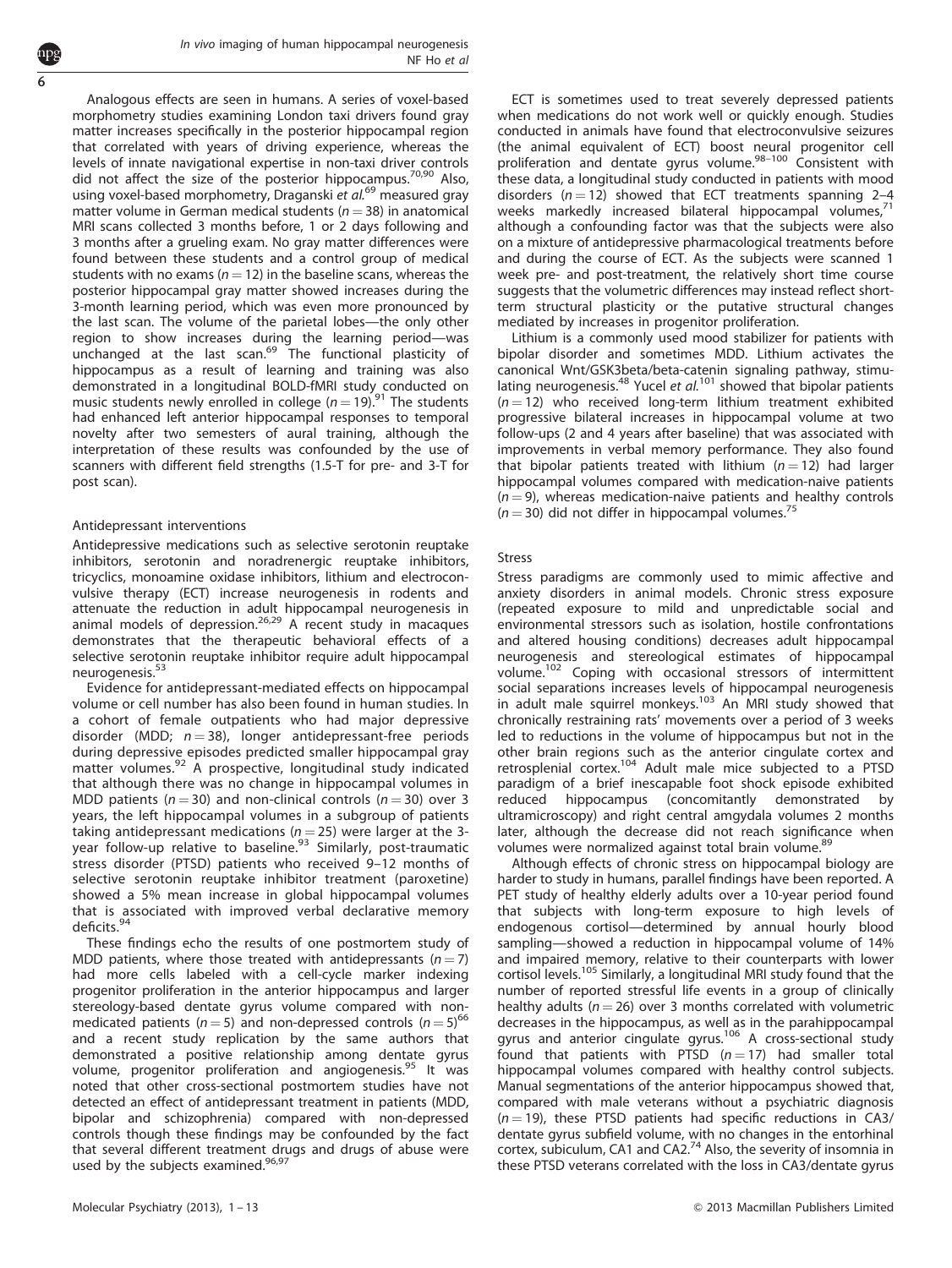Similarly, a recent cross-sectional study that used automated software techniques to subdivide the hippocampus, found inverse associations between childhood abuse in 193 non-medicated subjects and volumes of two subregions in the left hippocampus (CA4/dentate gyrus and CA2/CA3).<sup>[77](#page-10-0)</sup> These associations were not mediated by having a history of depression or PTSD. The authors did not report associations between total hippocampal volume and childhood abuse.

#### Aging

Rodents and non-human primate studies show that neurogenesis rapidly and significantly declines with age—with the greatest decline occurring by middle age—attributed to a marked drop in<br>progenitor proliferation.<sup>[3,109–112](#page-9-0)</sup> Postmortem human brain histology of subjects spanning age 0-100 years ( $n = 54$ ) revealed an inverse correlation between age and hippocampal expression of doublecortin—a marker of neuronal maturation—and its co-expression with other markers of neurogenesis.<sup>[67](#page-10-0)</sup> A non-human primate study found that age has an inverse correlation with a dentate-gyrus specific CBV signal.<sup>[113](#page-11-0)</sup> The age-related decline in dentate gyrus CBV signal correlated with poorer memory task performances.<sup>[113](#page-11-0)</sup>

Several large, longitudinal MRI studies in healthy human subjects have found evidence for hippocampal shrinkage over<br>the passage of time.<sup>[85,114–116](#page-11-0)</sup> Within a 5-year period, the hippocampus of adults, with ages spanning from approximately 20 to 80 years, shrunk faster relative to brain regions such as the entorhinal and visual cortex.[115,116](#page-11-0) Reductions in hippocampal volume were also evident at shorter time intervals of 45 and 15 months, together with declines in episodic memory performance, and preceded shrinkage in the other brain regions such as the caudate nucleus and corpus callosum.<sup>[114,117](#page-11-0)</sup>

Age-related hippocampal volumetric reductions and deficits in two hippocampus-dependent memory tasks were observed in a cross-sectional study comparing young adults  $(n = 16, \text{ mean})$  $aq$ e  $=$  26 years) and non-demented elderly not carrying the Alzheimer's disease ApoE $\epsilon$ 4 risk allele (n = 17, mean age = 78 years).[118](#page-11-0) The investigators later conducted a similar cross-species study showing corresponding age-related declines neurogenesis, dentate gyrus neuronal (but not glial) density, MRI-assessed hippocampal volumes and deficits in the same hippocampus-dependent memory tasks in rats.<sup>11</sup>

By manually outlining the subfields on images of the anterior hippocampi, Mueller and Weiner<sup>[119](#page-11-0)</sup> found that age had a negative effect on both CA3/dentate gyrus and CA1 volumes in a cohort of elderly subjects (119 cognitively healthy, 20 preclinical and 18 with Alzheimer's disease), although their earlier study (42 healthy and 3 with Alzheimer's disease) showed a significant effect of age only in the CA1 region.<sup>[120](#page-11-0)</sup> Also, using similar manual tracing methods, another group reported that older adults (70–78 years,  $n=19$ ) have a smaller CA1/2 region compared with younger<br>adults (20–25 years,  $n=10$ ).<sup>[79](#page-10-0)</sup> Moreover, they reported an association between reduced CA3-4/dentate gyrus volume and greater false alarm rates during an episodic memory test in the older adult group.[79](#page-10-0)

In a cross-sectional BOLD-fMRI study in which subjects performed a pattern separation task (requiring the ability to distinguish similar stimuli), Yassa et  $al^{121}$  $al^{121}$  $al^{121}$  found higher activity specifically in the right CA3/dentate gyrus in healthy elderly adults  $(n = 17,$  mean age 70 $\pm$ 8 years) compared with young adults  $(n = 16,$  mean age 20 $\pm$ 3 years) that correlated with poorer performance scores. The same group later used a modified version of this fMRI task that quantified mnemonic similarity and found that compared with young adults ( $n = 20$ , mean age 21 ± 3 years) elderly adults ( $n = 20$ , mean age 71  $\pm$  4 years) had weaker left CA3/ dentate gyrus responses to more similar stimuli.<sup>[78](#page-10-0)</sup> As animal studies have increasingly demonstrated the important role of<br>newborn granule cells in pattern separation,<sup>[17,36,38](#page-9-0)</sup> future crossspecies imaging studies investigating the potential age-related links between decline in adult hippocampal neurogenesis and cognitive deficits resulting from pattern separation are warranted. 7

Using in vivo and ex vivo magnetic resonance spectroscopy in a mouse model, Manganas et al.<sup>[122](#page-11-0)</sup> identified a metabolite peak indexing neural progenitor cells which occurs at 1.28 parts per million (p.p.m.) on the proton spectrum. The marker diminished with age in a cross-sectional in vivo human study comparing preadolescents, adolescent and young adults ( $n = 3$  for each group). If valid, this 1.28 p.p.m. peak would represent the first specific in vivo marker of neurogenesis in humans. However, the exact biochemical nature of this peak remains unknown, and the finding awaits replication.

Finally, it must be cautioned that because neurogenesis declines steeply with age, existing neuroimaging methods with their imprecise spatial and target resolution may have limited utility in measuring correlates of adult neurogenesis in the elderly population.

#### CURRENT CONCEPTUAL AND TECHNICAL LIMITATIONS

The studies described above consistently associate pro- and antineurogenic interventions that have been validated in animal models with neuroimaging-detectable changes in human hippocampal biology. However, to attribute any changes in hippocampal structure and activity found in humans to adult neurogenesis remains a substantial leap. We discuss several key issues here.

#### Validity

Perhaps the biggest limitation of using in vivo imaging to assess adult hippocampal neurogenesis in humans is that the links between imaging outcome measures and the adult neurogenic process have not been established.

First, preclinical studies have yet to prove that adult neurogenesis results in detectable changes in neuroimaging measures within the brain. There are now a considerable number of rodent studies that report changes in hippocampal-dependent behavioral phenotypes (such as memory, pattern separation, stress reactivity and anxiety) following selective temporal and spatial manipulation of neurogenesis (for example, genetic strategies that alter adult neurogenesis at specific time points, or targeted x-ray irradiation of the hippocampal region that destroys progenitor cells).<sup>[15–20,36,37,123](#page-9-0)</sup> There are fewer studies that examine how selective manipulation of adult-born neurons affect their morphology and function; these studies report changes in soma sizes, dendritic complexity, positioning due to aberrant migration, intrinsic excitability, synapse formation, and loss of dentate gyrus subregion-specific long-term potentiation—all of which are postmortem measures detectable only on a microscopic<br>level.<sup>30,34,39,60,124</sup> Preclinical studies demonstrating a clear-cut relationship between newborn cell production and in vivo imaging measures of dentate gyrus volume and function have not been reported to date.

Second, the altered hippocampal imaging phenotypes as a result of interventions or changes in physiological conditions may arise from biological mechanisms other than adult neurogenesis. Running has been shown to increase dendritic complexity of existing mature granule cells in the rat dentate gyrus.<sup>[125](#page-11-0)</sup> In fact, the running-enhanced dendritic complexity extend beyond the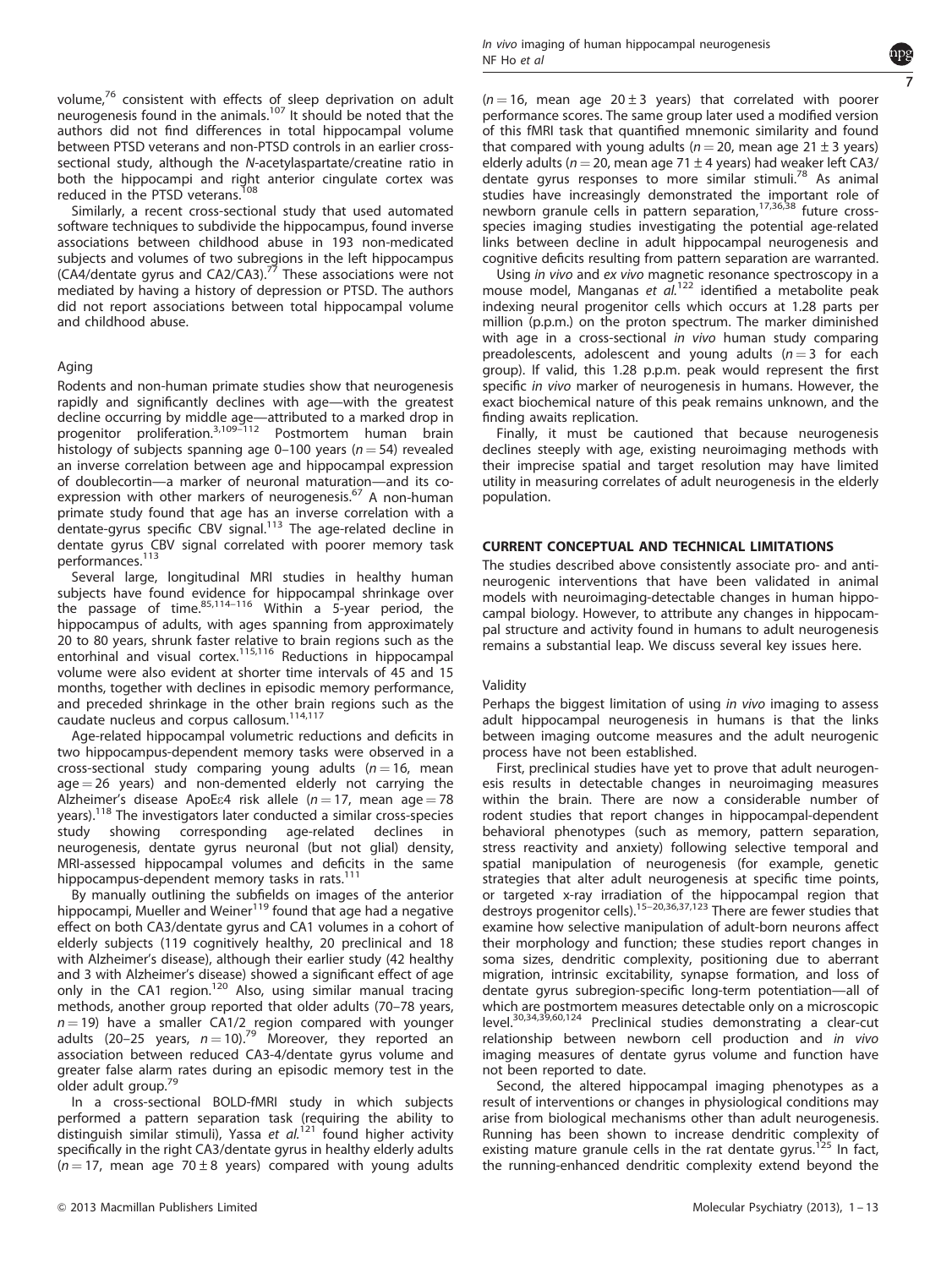granule cells of dentate gyrus to the pyramidal cells of hippocampal CA1 subregion and entorhinal cortex,<sup>[126](#page-11-0)</sup> which may likely contribute to changes in hippocampal in vivo imaging measures. Although running-induced neurogenesis has been linked to angiogenesis and increased vascular density within the dentate gyrus (which, in turn, may affect *in vivo* hemodynamic<br>measures,<sup>[73,81](#page-10-0)</sup> physical activity-dependent but neurogenesisindependent changes in microscopic measures of angiogenesis, vascular density, CBV and blood flow have been observed in brain regions such as the cerebellum, striatum and motor cortex of rats<br>and monkeys.<sup>[127–130](#page-11-0)</sup> Such vascular changes are likely mediated by circulating growth factors, for example, brain-derived neurotrophic factor and vascular endothelial growth factor  $(VEGF),<sup>128,131</sup>$  $(VEGF),<sup>128,131</sup>$  $(VEGF),<sup>128,131</sup>$  and instances of neurogenesis-dissociated VEGFmediated hippocampal angiogenesis have been demonstrated.[132](#page-11-0) Learning and enrichment have been documented in many earlier studies to increase dendritic branching, synaptogenesis and<br>gliogenesis in the rat cortex.<sup>[127,133–138](#page-11-0)</sup> Within the hippocampus, enrichment-induced changes in synaptogenesis and dendritic complexity in the various subregions have also been reported in rats and monkeys.[139–144](#page-12-0) Further, electroconvulsive seizures induce gliogenesis in the hippocampus with a corresponding<br>increase in hilar volume<sup>[145,146](#page-12-0)</sup> and have been shown to induce hippocampal angiogenesis as well.<sup>[147,148](#page-12-0)</sup> Stress (repeated restraint and daily corticosterone treatments) has been shown to result in apical dendrite atrophy of rat CA3 subregion pyramidal neurons.[149](#page-12-0) One study also showed that chronic restraint stress also resulted in increased post-synaptic density surface area of the rat CA1 subregion and a corresponding reduction in stereology-assessed CA1 volume.<sup>[150](#page-12-0)</sup> These pieces of evidence indicate that several other mechanisms apart from adult neurogenesis could occur with the same interventions and physiological conditions and could consequently alter in vivo hippocampal measures.

Third—to provide perspective to the previous point—existing neuronal, capillary and glial cells in the hippocampus are proportionately much more numerous than adult-born neurons. A human stereological study estimated the number of neurons in the granule cell layer to be 15 million, the hilus 2 million, CA3/2 2.7 million, CA1 16 million and the subiculum 4.5 million.<sup>151</sup> Another study estimated the number of capillaries (and their total length in meters) in the granule cell layer to be 0.2 million (26), the hilus 0.1 million (12), CA3-2 0.2 million (27), CA1 1.2 million (128) and the subiculum 0.5 million  $(45)$ .<sup>152</sup> There are also equal numbers of glial and neuronal cells in the whole adult brain.<sup>[153](#page-12-0)</sup> In comparison, animal studies show that the percentage of young adult-born granule cell per total number of granule cells varies from  $<$  1% to 30%.<sup>[154](#page-12-0)</sup> Although computational modeling and animal studies have shown that adult neurogenesis can sculpt the neural network[,155](#page-12-0) we cannot ignore the possibly larger contributions of existing neuronal, capillary and glial cells when measuring in vivo changes in the volume or hemodynamic variables of the human hippocampus.

Finally, given the limited capabilities of non-invasive in vivo imaging techniques (which we will discuss in the following subsections), we cannot pinpoint and differentiate the magnitude of in vivo changes that is elicited by any plausible biological underpinnings. One way to increase the validity of adult human neurogenesis-related neuroimaging studies is to conduct the same prospective trial side-by-side in both human subjects and animals, as exemplified by two previous studies using CBV and magnetic resonance spectroscopic measurements.[73,122](#page-10-0) These types of studies will permit comparisons between human and animal macroscopic (non-invasive neuroimaging) data; and within the same animals studied, direct comparisons can be made between macroscopic and microscopic (invasive molecular techniques requiring killing) data. In such parallel design animal studies, direct measures of adult neurogenesis can be linked with the neuroimaging outcomes. As animal studies allow for greater

Molecular Psychiatry (2013), 1 – 13 & 2013 Macmillan Publishers Limited

control over genetic and environmental factors that normally confound human studies, the interpretation of the effect of a particular intervention or pathophysiological condition on the neuroimaging outcome will be enhanced. However, an important caveat to the parallel human–animal model approach is that extrapolation to humans relies on the assumption that human and animal biology are similar.

#### Target specificity and sensitivity

Because different molecular markers manifest at discrete stages during adult granule cell development, and because these markers are found elsewhere in the brain besides the hippocampus, it is hard to pinpoint a unique signature of adult neurogenesis. For now, the metabolic peak identified by<br>Manganas et al.<sup>[122](#page-11-0)</sup> holds promise, but others have questioned the specificity of the peak and have expressed concerns about the spectral processing method used and the reproducibility of the results.[156](#page-12-0) Future experiments with an improved signal-to-noise ratio during image acquisition, as well as further molecular characterization of this particular peak, are needed.

PET, with its higher molecular sensitivity and specificity, may potentially be used to visualize different stages of neurogenesis in vivo. With recent advances in bioconjugation and radioligand delivery methods,[157](#page-12-0) radioligands can be constructed to cross the blood–brain barrier and bind specifically to discrete cellular and molecular markers of cell proliferation, maturation and circuit integration. (For reference, a comprehensive list of these markers and the time course of their expression during various stages of adult hippocampal neurogenesis is provided in Supplementary Table S3. This table also lists the factors that can upregulate or downregulate the expression of these markers.) Structural and functional MRI data offering more detailed anatomical and physiological information can be acquired in parallel, to comple-ment the information obtained via PET imaging.<sup>[158](#page-12-0)</sup>

An important issue to consider when designing these PET studies is the quantity and density of the molecule(s) under study. Neural-amplifying progenitor cells, which are found in clusters proximal to growing microcapillaries, have an average size of approximately  $10-20 \times 10^{-6}$  mm<sup>3.[21](#page-9-0)</sup> An average mature granule . cell is approximately 20-30  $\times$  10<sup>-6</sup> mm<sup>3</sup> in size.<sup>[21](#page-9-0)</sup> The number of adult-born cells is further depleted during aging and illnesses. For example, the newborn cell density in the subgranular and granule cell layer of a terminal elderly subject, 4 months after a chemical marker injection, is around 300 cells per mm<sup>3</sup>.<sup>[2](#page-9-0)</sup> Approximately, a . quarter of these cells co-express neuronal markers, which gives a value of 75 young neurons per mm<sup>3</sup>. Therefore, as these adultborn neurons are relatively sparse, it will be challenging to develop neuroimaging radiotracers sensitive enough to pick up direct target markers of adult neurogenesis, specific enough to distinguish these molecules from spurious signals and precise enough to detect neurogenesis-related fluctuations in the concentration of these molecules that may occur in response to therapeutic interventions or illnesses.

#### Spatial resolution

Among all neuroimaging modalities, structural MRI provides the highest spatial resolution. However, this resolution is still orders of magnitude lower than that of microscopic methods. Indeed until recently, studies using structural MRI scans—including most studies discussed here—have been carried out using low-field 1.5-T magnets for which the in-plane resolution of the acquired images is  $>3 \times 3 \text{ mm}^2$ .<sup>[68–70,72,75,90,91,101,115,116,118](#page-10-0)</sup> The lack of . cytoarchitectural definition in MR images makes comparisons with animal studies and ex vivo human histology difficult. In rodents, it is possible to discriminate among the various subregions of the hippocampus such as CA1, CA3 and the hilus of the dentate gyrus and importantly for the study of adult

8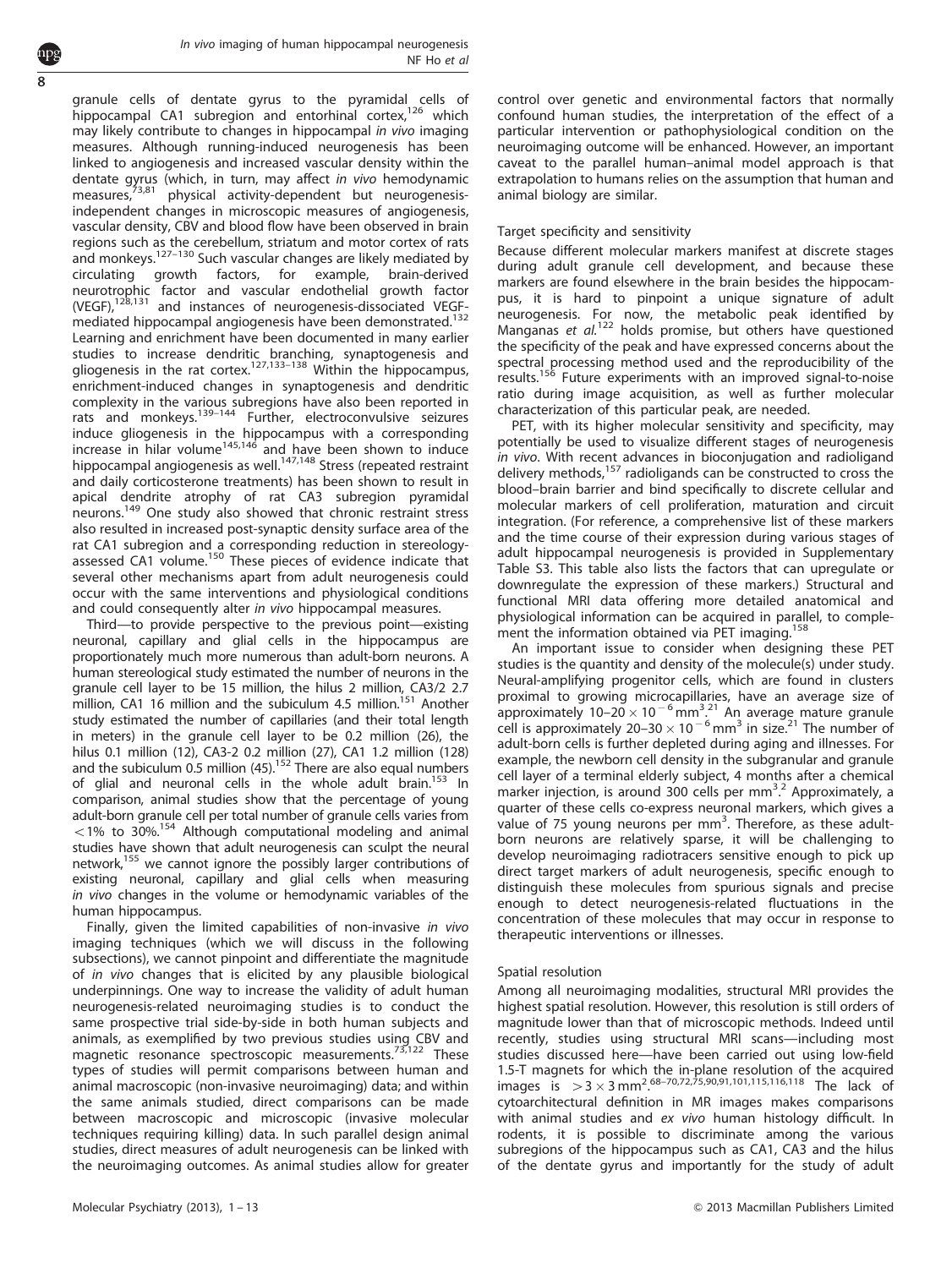neurogenesis, the subgranular zone and granule cell layer of the dentate gyrus. Due to the comparatively lower spatial resolution, most human neuroimaging studies have only examined the hippocampus as a whole, sometimes even including other regions in the medial temporal lobe such as the subiculum, the presubiculum, parasubiculum and the entorhinal cortex. The delineation of hippocampal boundaries from adjacent extrahippocampal regions varies substantially among groups, for example, in one exercise study the region-of-interest encompassed both the hippocampus and the parahippocampal gyrus.<sup>68</sup> Some investigators have treated the hippocampus as a homogeneous structure, while others have divided it into head, body and tail regions for analysis.<sup>[69,91](#page-10-0)</sup> Variability across studies also arises from the different methods used to acquire, preprocess and define the hippocampal region, which may be contributed by differences in scanner manufacturers, acquisition parameters and software. Many studies have focused on the hippocampus as a whole, by adopting the conventional 'gold-standard' method of manually tracing<br>hippocampal boundaries in native space.<sup>[71,75,93,101,115](#page-10-0)</sup> Other studies normalize whole brain images into atlas space and then delineate subregions of the hippocampus for assessment.<sup>69,84,85</sup>

Higher-field strength scanners (3-T and 7-T) are becoming widely accessible in research institutes worldwide. With optimized pulse sequences, investigators can acquire images with in-plane resolution typically  $<$ 2 mm that can improve discernment of hippocampal tissue layers and facilitate labeling of hippocampal subregions. Many recent studies using these higher-field scanners have indeed shown subregion-specific changes in the human<br>hippocampus induced by stress and aging.<sup>[74,77,78,119,121](#page-10-0)</sup> However, a pitfall of these studies is that labeling of hippocampal subregions are not consistent across research groups; for instance some groups classify only dentate gyrus, $73,77$  while others include the CA3 in the same label as the dentate gyrus.[74,78,119,121](#page-10-0) As the hippocampus lies close to the skull and inferior ventricles, the bone-air and tissue-air interface are associated with magnetic field susceptibility issues that result in image distortion and signal dropout.[159,160](#page-12-0) This lack of contrast resolution can result in ambiguity in subregion classification.

Even hippocampal images captured using 7-T magnets currently the strongest MRI research scanners available in humans—do not offer sufficiently high definition to resolve cellular events. The voxel dimensions of a 7-T structural T2\* weighted live hippocampal MRI image in a representative study are  $0.2 \times 0.2 \times 3$  mm.<sup>161</sup> The cell body of a single granule cell in the dentate gyrus is around 0.01 mm in width and 0.02 mm in height; the average total length of its dendritic tree is around  $3$  mm.<sup>[162](#page-12-0)</sup> In a hypothetical situation where it is assumed that an increase in adult neurogenesis (disregarding cellular turnover and non-neuronal contributions) leads to a linear increase in granule cell number, the addition of approximately 100 new cell bodies (tightly packed in a cluster) would be required to produce an increase in volume of one MRI-defined voxel. However, this calculation becomes much more complex when factoring in the young adult-born neuron's remodeling processes (for example, axonal projections via the hilus to CA3 pyramidal neurons or interneurons in the polymorphic area; dendritic sprouting and branching to mossy cells and basket cells within the dentate gyrus, and to synaptic partners from the entorhinal cortex).<sup>[163](#page-12-0)</sup> It also hard to calculate the structural and functional impact of increased levels of adult neurogenesis if one takes into account the non-dissociable, corresponding changes in capillary formation that support the formation of new cells and new astrocytic processes that regulate the synaptic contacts of newborn neurons.

#### Temporal resolution

Another key point to consider in designing these experiments is the time course of adult hippocampal neurogenesis. What is the



length of time between changes in adult neurogenesis and detectable changes in gross dentate gyrus volume (if any)? How long does it take for a cohort of newborn granule cell neurons to contact new synaptic partners within the dentate gyrus and to the CA3, and presumably elicit changes in activity of these circuits? For now, we can only infer the time course of adult human neurogenesis from animal models. Retroviral birth-dating in the well-characterized mouse model indicates that granule cells need a month to mature and at least 2 months to completely integrate into the existing hippocampal circuitry.<sup>[14](#page-9-0)</sup> In non-human primates, the maturation process is at least 6 months, more than six times longer than in rodents.<sup>[164](#page-12-0)</sup> If adult neurogenesis recapitulates embryonic neurogenesis—the durations of embryonic neurogenesis in mice, non-human primates and humans are 6, 60 and 100 days, respectively) it follows that the time course of adult-born granule cell development in humans will be longer than nonhuman primates.<sup>164</sup> Most of the longitudinal studies conducted to date have examined only two time points: baseline (preintervention) and post-intervention, and the intervening period can span from 3 months for an active intervention (for example, exercise) to 5 years for a natural physiological process (for<br>example, aging).<sup>69,71–73,85,115,116</sup> Having multiple end-points exemplified by one exercise  $84$  and one learning study $69$ —can help distinguish the effects of shorter (for example, synaptic plasticity) and longer-term (for example, neurogenesis) mechanisms and establish a clearer temporal relationship between the effects of an intervention or physiological process and in vivo outcome measures.

As anatomical, metabolic and functional data can be acquired within a single scan session, investigators conducting prospective studies may potentially capitalize on the range of temporal information offered by multimodal neuroimaging to capture discrete stages of adult neurogenesis. For instance, the CBV measures correlate with angiogenesis, $7<sup>3</sup>$  which, in turn, is coupled with progenitor proliferation.<sup>[21,95](#page-9-0)</sup> Functional changes (in terms of task- or behavior-related activity or intrinsic connectivity) based on BOLD-fMRI data will presumably reflect network changes elicited during the later stages of adult neurogenesis when synaptic connectivity is more established. Thus, if the pro- or antineurogenic interventions do induce changes detectable by neuroimaging, it is likely one should observe changes in CBV measures preceding changes in BOLD responses during the time course of the longitudinal study.

# Population sampling

Animal studies are carried out with genetically similar strains in controlled environments, which have less variability in baseline measures such as the number of cells or size of hippocampal regions. This control of baseline variability is not usually possible in human studies. It has been found that the volume of the hippocampus is highly variable across humans, as shown by a study examining hippocampal volumes of 177 healthy adults spanning five different age groups; hippocampal volume varied from 12% to 25% within each age group.<sup>[165](#page-12-0)</sup> Because of this variability, the small sample sizes of many previous studies may have affected the strength of the association between the hippocampal phenotype and the interventions proposed to affect neurogenesis. Small sample sizes run the risk of making Type II errors, outlier(s) having a disproportionate effect and sampling bias. Genetic disposition, ethnicity, gender, age, lifestyle and socioeconomic background may all potentially influence neurogenesis. However, accounting for these factors by stratification and multivariate analysis will reduce statistical power. Future large-scale randomized controlled trials with appropriate population sampling and matched controls will provide more solid evidence for or against the intriguing, but at the moment preliminary, associations found thus far between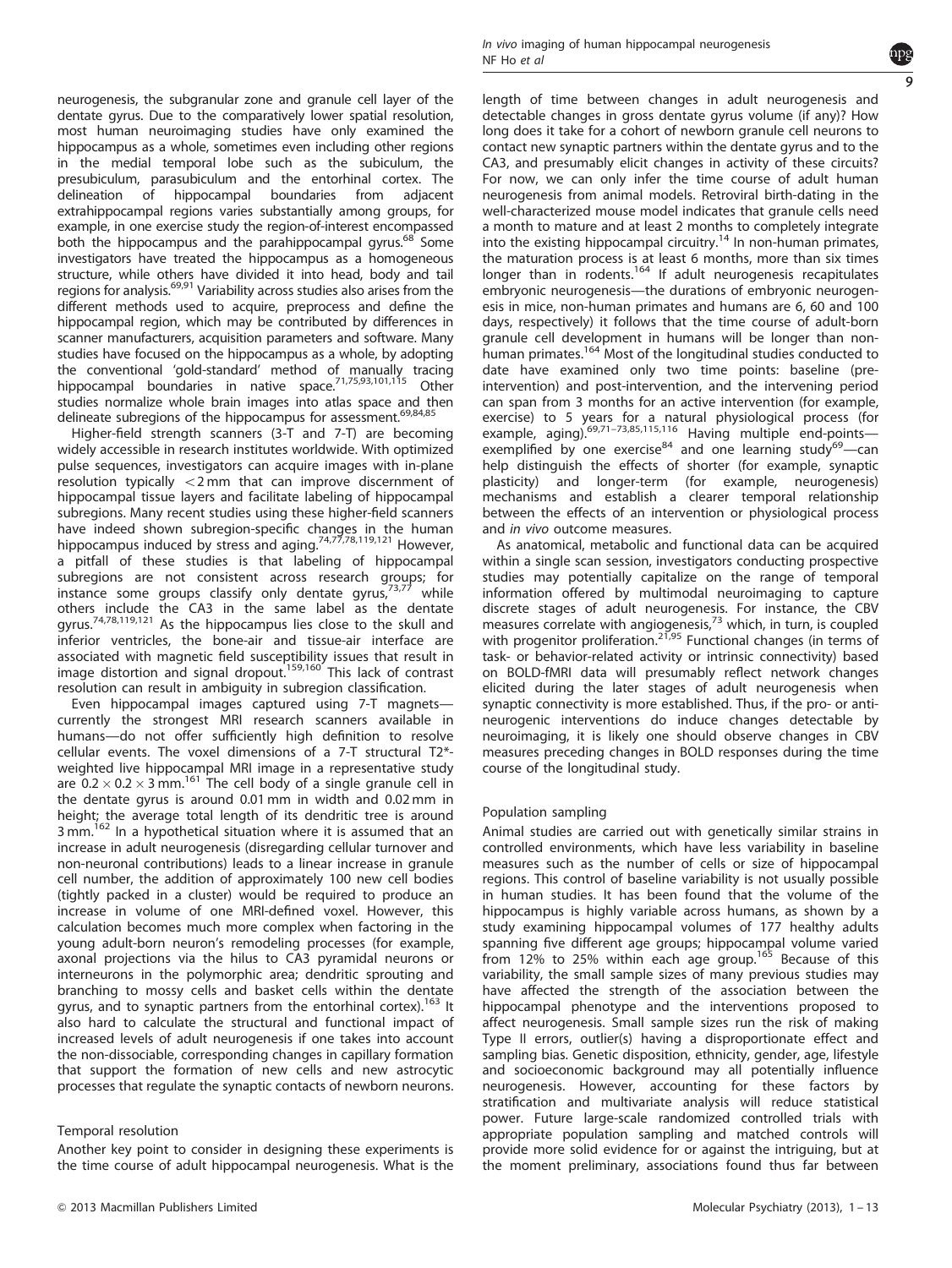<span id="page-9-0"></span>changes in hippocampal imaging phenotypes and putative regulators of adult neurogenesis in humans.

#### CONCLUSION AND FUTURE DIRECTIONS

Accumulating animal evidence clearly indicates that adult hippocampal neurogenesis is crucial to aspects of cognition, memory and mood and may be related to major mental illnesses.27,28 Nonetheless these animal models—whether genetic, pharmacological or behavioral—are limited by face, predictive and construct validity. Hence we argue that although we have no sensitive and specific probe of adult neurogenesis in humans yet, it is still critical to persist in human studies using available neuroimaging techniques to complement the laboratory findings. Indeed, much work is needed to determine the role of in vivo neuroimaging in indexing adult human neurogenesis. We call for the future investigators to bear in mind the limitations and pitfalls that come with each neuroimaging technique, by addressing them through rigorous experimental designs and data interpretation. Multimodal prospective neuroimaging studies, which use different techniques to assess brain structure and function within the same individual, can measure distinct, predicted effects of neurogenesis-altering interventions and mitigate weaknesses of individual methods.

We hope this review will stimulate researchers from various disciplines to embark on collaborative efforts in this important and rapidly evolving pursuit. Key gaps in knowledge and methodology for this field that await resolution include the need for: (i) definitive links to be made between microscopic changes in the dentate gyrus and larger-scale changes in the hippocampal structure, function and connectivity; (ii) the development of novel functional neuroimaging paradigms in human studies that can quantitatively measure some of the known effects of adult hippocampal neurogenesis on cognition and emotion in animals (for example, pattern separation, memory resolution, fear extinction, stress recovery); and (iii) developing more precise, sensitive and specific molecular neuroimaging probes of adult neurogenesis in humans.

A decade after the acceptance within the scientific community of the existence of adult neurogenesis, we are still very much at an early stage of understanding this fascinating aspect of neuroplasticity. As it has for many other areas of brain research, in vivo imaging provides the potential to overcome many of the challenges intrinsic to studying the least accessible organ in humans. With continued interdisciplinary efforts, the development of valid neuroimaging markers of adult hippocampal neurogenesis could herald far-reaching and potentially transformative advances in neuroscience and neuropsychiatry.

#### CONFLICT OF INTEREST

The authors declare no conflict of interest.

#### ACKNOWLEDGEMENTS

This work was supported by the Howard Hughes Medical Institute Early Career Physician-Scientist Award (JLR), US National Institute of Mental Health grant 4R00MH086615-03 (AS) and the Ellison Medical Foundation New Scholar in Aging and the Whitehall Foundation (AS).

#### **REFERENCES**

- 1 Altman J, Das GD. Autoradiographic and histological evidence of postnatal hippocampal neurogenesis in rats. J Comp Neurol 1965: 124: 319-335.
- 2 Eriksson PS, Perfilieva E, Bjork-Eriksson T, Alborn AM, Nordborg C, Peterson DA et al. Neurogenesis in the adult human hippocampus. Nat Med 1998; 4: 1313–1317.
- 3 Gould E, Reeves AJ, Fallah M, Tanapat P, Gross CG, Fuchs E. Hippocampal neurogenesis in adult Old World primates. Proc Natl Acad Sci USA 1999; 96: 5263–5267.
- 4 Curtis MA, Kam M, Nannmark U, Anderson MF, Axell MZ, Wikkelso C et al. Human neuroblasts migrate to the olfactory bulb via a lateral ventricular extension. Science 2007; 315: 1243–1249.
- 5 Sanai N, Tramontin AD, Quinones-Hinojosa A, Barbaro NM, Gupta N, Kunwar S et al. Unique astrocyte ribbon in adult human brain contains neural stem cells but lacks chain migration. Nature 2004; 427: 740–744.
- 6 Sanai N, Nguyen T, Ihrie RA, Mirzadeh Z, Tsai HH, Wong M et al. Corridors of migrating neurons in the human brain and their decline during infancy. Nature 2011; 478: 382–386.
- 7 Bhardwaj RD, Curtis MA, Spalding KL, Buchholz BA, Fink D, Bjork-Eriksson T et al. Neocortical neurogenesis in humans is restricted to development. Proc Natl Acad Sci USA 2006: 103: 12564-12568
- 8 Bergmann O, Liebl J, Bernard S, Alkass K, Yeung MS, Steier P et al. The age of olfactory bulb neurons in humans. Neuron 2012; 74: 634–639.
- 9 Spalding KL, Bhardwaj RD, Buchholz BA, Druid H, Frisen J. Retrospective birth dating of cells in humans. Cell 2005; 122: 133–143.
- 10 Jabes A, Lavenex PB, Amaral DG, Lavenex P. Quantitative analysis of postnatal neurogenesis and neuron number in the macaque monkey dentate gyrus. Eur J Neurosci 2010; 31: 273–285.
- 11 Snyder JS, Cameron HA. Could adult hippocampal neurogenesis be relevant for human behavior? Behav Brain Res 2011; 227: 384–390.
- 12 Mongiat LA, Esposito MS, Lombardi G, Schinder AF. Reliable activation of immature neurons in the adult hippocampus. PLoS One 2009; 4: e5320.
- 13 Schmidt-Hieber C, Jonas P, Bischofberger J. Enhanced synaptic plasticity in newly generated granule cells of the adult hippocampus. Nature 2004; 429: 184–187.
- 14 Toni N, Laplagne DA, Zhao C, Lombardi G, Ribak CE, Gage FH et al. Neurons born in the adult dentate gyrus form functional synapses with target cells. Nat Neurosci 2008; 11: 901–907.
- 15 Revest JM, Dupret D, Koehl M, Funk-Reiter C, Grosjean N, Piazza PV et al. Adult hippocampal neurogenesis is involved in anxiety-related behaviors. Mol Psychiatry 2009; 14: 959–967.
- 16 Snyder JS, Soumier A, Brewer M, Pickel J, Cameron HA. Adult hippocampal neurogenesis buffers stress responses and depressive behaviour. Nature 2011; 476: 458–461.
- 17 Sahay A, Scobie KN, Hill AS, O'Carroll CM, Kheirbek MA, Burghardt NS et al. Increasing adult hippocampal neurogenesis is sufficient to improve pattern separation. Nature 2011; 472: 466–470.
- 18 Snyder JS, Hong NS, McDonald RJ, Wojtowicz JM. A role for adult neurogenesis in spatial long-term memory. Neuroscience 2005; 130: 843–852.
- 19 Deng W, Saxe MD, Gallina IS, Gage FH. Adult-born hippocampal dentate granule cells undergoing maturation modulate learning and memory in the brain. J Neurosci 2009; 29: 13532–13542.
- 20 Kitamura T, Saitoh Y, Takashima N, Murayama A, Niibori Y, Ageta H et al. Adult neurogenesis modulates the hippocampus-dependent period of associative fear memory. Cell 2009; 139: 814–827.
- 21 Palmer TD, Willhoite AR, Gage FH. Vascular niche for adult hippocampal neurogenesis. J Comp Neurol 2000; 425: 479–494.
- 22 Leranth C, Hajszan T. Extrinsic afferent systems to the dentate gyrus. Prog Brain Res 2007; 163: 63–84.
- 23 Suh H, Deng W, Gage FH. Signaling in adult neurogenesis. Annu Rev Cell Dev Biol 2009; 25: 253–275.
- 24 Zhao C, Deng W, Gage FH. Mechanisms and functional implications of adult neurogenesis. Cell 2008; 132: 645–660.
- 25 Kempermann G, Chesler EJ, Lu L, Williams RW, Gage FH. Natural variation and genetic covariance in adult hippocampal neurogenesis. Proc Natl Acad Sci USA 2006; 103: 780–785.
- 26 Sahay A, Hen R. Adult hippocampal neurogenesis in depression. Nat Neurosci 2007; 10: 1110–1115.
- 27 DeCarolis NA, Eisch AJ. Hippocampal neurogenesis as a target for the treatment of mental illness: a critical evaluation. Neuropharmacology 2010; 58: 884–893.
- 28 Kempermann G, Krebs J, Fabel K. The contribution of failing adult hippocampal neurogenesis to psychiatric disorders. Curr Opin Psychiatry 2008; 21: 290–295.
- 29 Samuels BA, Hen R. Neurogenesis and affective disorders. Eur J Neurosci 2011; 33: 1152–1159.
- 30 Duan X, Chang JH, Ge S, Faulkner RL, Kim JY, Kitabatake Y et al. Disrupted-inschizophrenia 1 regulates integration of newly generated neurons in the adult brain. Cell 2007; 130: 1146–1158.
- 31 Elizalde N, Garcia-Garcia AL, Totterdell S, Gendive N, Venzala E, Ramirez MJ et al. Sustained stress-induced changes in mice as a model for chronic depression. Psychopharmacology (Berl) 2010; 210: 393–406.
- 32 Donovan MH, Yazdani U, Norris RD, Games D, German DC, Eisch AJ. Decreased adult hippocampal neurogenesis in the PDAPP mouse model of Alzheimer's disease. J Comp Neurol 2006; 495: 70–83.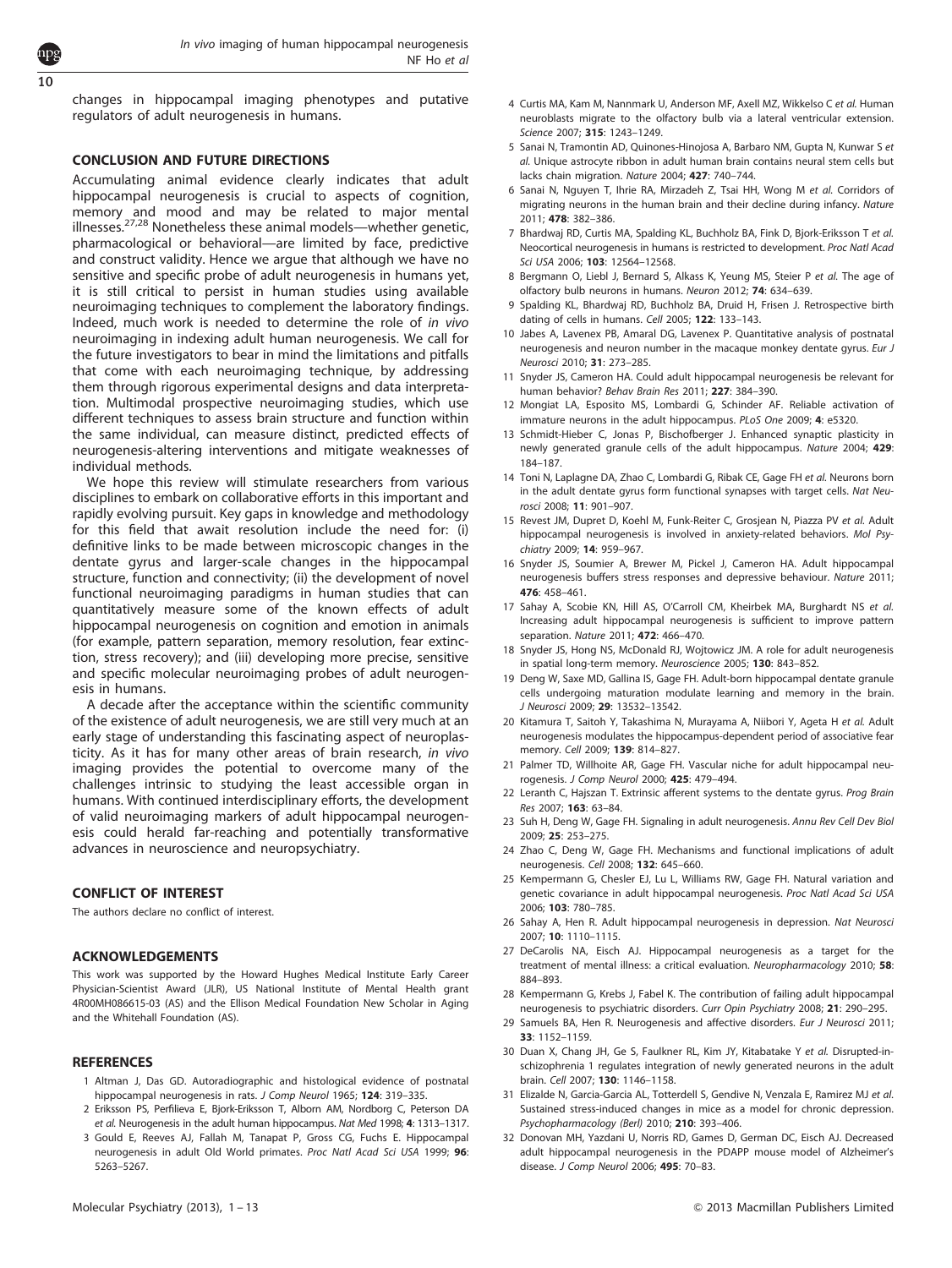

- <span id="page-10-0"></span>33 Liu J, Suzuki T, Seki T, Namba T, Tanimura A, Arai H. Effects of repeated phencyclidine administration on adult hippocampal neurogenesis in the rat. Synapse 2006; 60: 56–68.
- 34 Mao Y, Ge X, Frank CL, Madison JM, Koehler AN, Doud MK et al. Disrupted in schizophrenia 1 regulates neuronal progenitor proliferation via modulation of GSK3beta/beta-catenin signaling. Cell 2009; 136: 1017–1031.
- 35 Jin K, Galvan V, Xie L, Mao XO, Gorostiza OF, Bredesen DE et al. Enhanced neurogenesis in Alzheimer's disease transgenic (PDGF-APPSw,Ind) mice. Proc Natl Acad Sci USA 2004; 101: 13363–13367.
- 36 Clelland CD, Choi M, Romberg C, Clemenson Jr. GD, Fragniere A, Tyers P et al. A functional role for adult hippocampal neurogenesis in spatial pattern separation. Science 2009; 325: 210–213.
- 37 Dupret D, Revest JM, Koehl M, Ichas F, De Giorgi F, Costet P et al. Spatial relational memory requires hippocampal adult neurogenesis. PLoS One 2008; 3: e1959.
- 38 Nakashiba T, Cushman JD, Pelkey KA, Renaudineau S, Buhl DL, McHugh TJ et al. Young dentate granule cells mediate pattern separation, whereas old granule cells facilitate pattern completion. Cell 2012; 149: 188–201.
- 39 Saxe MD, Battaglia F, Wang JW, Malleret G, David DJ, Monckton JE et al. Ablation of hippocampal neurogenesis impairs contextual fear conditioning and synaptic plasticity in the dentate gyrus. Proc Natl Acad Sci USA 2006; 103: 17501-17506.
- 40 Santarelli L, Saxe M, Gross C, Surget A, Battaglia F, Dulawa S et al. Requirement of hippocampal neurogenesis for the behavioral effects of antidepressants. Science 2003; 301: 805–809.
- 41 Scobie KN, Hall BJ, Wilke SA, Klemenhagen KC, Fujii-Kuriyama Y, Ghosh A et al. Kruppel-like factor 9 is necessary for late-phase neuronal maturation in the developing dentate gyrus and during adult hippocampal neurogenesis. J Neurosci 2009; 29: 9875–9887.
- 42 Cho KO, Rhee GS, Kwack SJ, Chung SY, Kim SY. Developmental exposure to 3,4 methylenedioxymethamphetamine results in downregulation of neurogenesis in the adult mouse hippocampus. Neuroscience 2008; 154: 1034–1041.
- 43 Cui K, Ashdown H, Luheshi GN, Boksa P. Effects of prenatal immune activation on hippocampal neurogenesis in the rat. Schizophr Res 2009; 113: 288-297.
- 44 Crews FT, Mdzinarishvili A, Kim D, He J, Nixon K. Neurogenesis in adolescent brain is potently inhibited by ethanol. Neuroscience 2006; 137: 437–445.
- 45 Coe CL, Kramer M, Czeh B, Gould E, Reeves AJ, Kirschbaum C et al. Prenatal stress diminishes neurogenesis in the dentate gyrus of juvenile rhesus monkeys. Biol Psychiatry 2003; 54: 1025–1034.
- 46 He J, Nixon K, Shetty AK, Crews FT. Chronic alcohol exposure reduces hippocampal neurogenesis and dendritic growth of newborn neurons. Eur J Neurosci 2005; 21: 2711–2720.
- 47 Pham K, Nacher J, Hof PR, McEwen BS. Repeated restraint stress suppresses neurogenesis and induces biphasic PSA-NCAM expression in the adult rat dentate gyrus. Eur J Neurosci 2003; 17: 879-886.
- 48 Boku S, Nakagawa S, Masuda T, Nishikawa H, Kato A, Kitaichi Y et al. Glucocorticoids and lithium reciprocally regulate the proliferation of adult dentate gyrus-derived neural precursor cells through GSK-3beta and beta-catenin/TCF pathway. Neuropsychopharmacology 2009; 34: 805-815.
- 49 van Praag H, Kempermann G, Gage FH. Running increases cell proliferation and neurogenesis in the adult mouse dentate gyrus. Nat Neurosci 1999; 2: 266–270.
- 50 Malberg JE, Duman RS. Cell proliferation in adult hippocampus is decreased by inescapable stress: reversal by fluoxetine treatment. Neuropsychopharmacology 2003; 28: 1562–1571.
- 51 Kempermann G, Kuhn HG, Gage FH. Experience-induced neurogenesis in the senescent dentate gyrus. J Neurosci 1998; 18: 3206–3212.
- 52 Ho NF, Han SP, Dawe GS. Effect of voluntary running on adult hippocampal neurogenesis in cholinergic lesioned mice. BMC Neurosci 2009; 10: 57.
- 53 Perera TD, Dwork AJ, Keegan KA, Thirumangalakudi L, Lipira CM, Joyce N et al. Necessity of hippocampal neurogenesis for the therapeutic action of antidepressants in adult nonhuman primates. PLoS One 2011; 6: e17600.
- 54 Snyder JS, Glover LR, Sanzone KM, Kamhi JF, Cameron HA. The effects of exercise and stress on the survival and maturation of adult-generated granule cells. Hippocampus 2009; 19: 898–906.
- 55 Brown J, Cooper-Kuhn CM, Kempermann G, Van Praag H, Winkler J, Gage FH et al. Enriched environment and physical activity stimulate hippocampal but not olfactory bulb neurogenesis. Eur J Neurosci 2003; 17: 2042–2046.
- 56 Guo AY, Sun J, Riley BP, Thiselton DL, Kendler KS, Zhao Z. The dystrobrevinbinding protein 1 gene: features and networks. Mol Psychiatry 2009; 14: 18–29.
- 57 Chubb JE, Bradshaw NJ, Soares DC, Porteous DJ, Millar JK. The DISC locus in psychiatric illness. Mol Psychiatry 2008; 13: 36–64.
- 58 Nihonmatsu-Kikuchi N, Hashimoto R, Hattori S, Matsuzaki S, Shinozaki T, Miura H et al. Reduced rate of neural differentiation in the dentate gyrus of adult dysbindin null (sandy) mouse. PLoS One 2011; 6: e15886.
- 59 Seshadri S, Kamiya A, Yokota Y, Prikulis I, Kano S, Hayashi-Takagi A et al. Disrupted-in-Schizophrenia-1 expression is regulated by beta-site amyloid

precursor protein cleaving enzyme-1-neuregulin cascade. Proc Natl Acad Sci USA 2010; 107: 5622–5627.

- 60 Kim JY, Duan X, Liu CY, Jang MH, Guo JU, Pow-anpongkul N et al. DISC1 regulates new neuron development in the adult brain via modulation of AKT-mTOR signaling through KIAA1212. Neuron 2009; 63: 761–773.
- 61 Buckner RL, Andrews-Hanna JR, Schacter DL. The brain's default network: anatomy, function, and relevance to disease. Ann N Y Acad Sci 2008; 1124: 1–38.
- 62 Price JL, Drevets WC. Neurocircuitry of mood disorders. Neuropsychopharmacology 2010; 35: 192–216.
- 63 Dickerson BC, Eichenbaum H. The episodic memory system: neurocircuitry and disorders. Neuropsychopharmacology 2010; 35: 86–104.
- 64 Geuze E, Vermetten E, Bremner JD. MR-based in vivo hippocampal volumetrics: 2. Findings in neuropsychiatric disorders. Mol Psychiatry 2005; 10: 160–184.
- 65 Small SA, Schobel SA, Buxton RB, Witter MP, Barnes CA. A pathophysiological framework of hippocampal dysfunction in ageing and disease. Nat Rev Neurosci 2011; 12: 585–601.
- 66 Boldrini M, Underwood MD, Hen R, Rosoklija GB, Dwork AJ, John Mann J et al. Antidepressants increase neural progenitor cells in the human hippocampus. Neuropsychopharmacology 2009; 34: 2376–2389.
- 67 Knoth R, Singec I, Ditter M, Pantazis G, Capetian P, Meyer RP et al. Murine features of neurogenesis in the human hippocampus across the lifespan from 0– 100 years. PLoS One 2010; 5: e8809.
- 68 Burdette JH, Laurienti PJ, Espeland MA, Morgan A, Telesford Q, Vechlekar CD et al. Using network science to evaluate exercise-associated brain changes in older adults. Front Aging Neurosci 2010; 2: 23.
- 69 Draganski B, Gaser C, Kempermann G, Kuhn HG, Winkler J, Buchel C et al. Temporal and spatial dynamics of brain structure changes during extensive learning. J Neurosci 2006; 26: 6314–6317.
- 70 Maguire EA, Spiers HJ, Good CD, Hartley T, Frackowiak RS, Burgess N. Navigation expertise and the human hippocampus: a structural brain imaging analysis. Hippocampus 2003; 13: 250–259.
- 71 Nordanskog P, Dahlstrand U, Larsson MR, Larsson EM, Knutsson L, Johanson A. Increase in hippocampal volume after electroconvulsive therapy in patients with depression: a volumetric magnetic resonance imaging study. J ECT 2010; 26: 62–67.
- 72 Pajonk FG, Wobrock T, Gruber O, Scherk H, Berner D, Kaizl I et al. Hippocampal plasticity in response to exercise in schizophrenia. Arch Gen Psychiatry 2010; 67: 133–143.
- 73 Pereira AC, Huddleston DE, Brickman AM, Sosunov AA, Hen R, McKhann GM et al. An in vivo correlate of exercise-induced neurogenesis in the adult dentate gyrus. Proc Natl Acad Sci USA 2007; 104: 5638–5643.
- 74 Wang Z, Neylan TC, Mueller SG, Lenoci M, Truran D, Marmar CR et al. Magnetic resonance imaging of hippocampal subfields in posttraumatic stress disorder. Arch Gen Psychiatry 2010; 67: 296–303.
- 75 Yucel K, Taylor VH, McKinnon MC, Macdonald K, Alda M, Young LT et al. Bilateral hippocampal volume increase in patients with bipolar disorder and short-term lithium treatment. Neuropsychopharmacology 2008; 33: 361–367.
- 76 Neylan TC, Mueller SG, Wang Z, Metzler TJ, Lenoci M, Truran D et al. Insomnia severity is associated with a decreased volume of the CA3/dentate gyrus hippocampal subfield. Biol Psychiatry 2010; 68: 494–496.
- 77 Teicher MH, Anderson CM, Polcari A. Childhood maltreatment is associated with reduced volume in the hippocampal subfields CA3, dentate gyrus, and subiculum. Proc Natl Acad Sci USA 2012; 109: E563–E572.
- 78 Yassa MA, Mattfeld AT, Stark SM, Stark CE. Age-related memory deficits linked to circuit-specific disruptions in the hippocampus. Proc Natl Acad Sci USA 2011; 108: 8873–8878.
- 79 Shing YL, Rodrigue KM, Kennedy KM, Fandakova Y, Bodammer N, Werkle-Bergner M et al. Hippocampal subfield volumes: age, vascular risk, and correlation with associative memory. Front Aging Neurosci 2011; 3: 2.
- 80 Zhao C, Teng EM, Summers Jr. RG, Ming GL, Gage FH. Distinct morphological stages of dentate granule neuron maturation in the adult mouse hippocampus. J Neurosci 2006; 26: 3–11.
- 81 Clark PJ, Brzezinska WJ, Puchalski EK, Krone DA, Rhodes JS. Functional analysis of neurovascular adaptations to exercise in the dentate gyrus of young adult mice associated with cognitive gain. Hippocampus 2009; 19: 937–950.
- 82 Roffman JL, Brohawn DG, Friedman JS, Dyckman KA, Thakkar KN, Agam Y et al. MTHFR 677 $C > T$  effects on anterior cingulate structure and function during response monitoring in schizophrenia: a preliminary study. Brain Imaging Behav 2010; 5: 65–75.
- 83 Biedermann S, Fuss J, Zheng L, Sartorius A, Falfan-Melgoza C, Demirakca T et al. In vivo voxel based morphometry: Detection of increased hippocampal volume and decreased glutamate levels in exercising mice. Neuroimage 2012; 61: 1206–1212.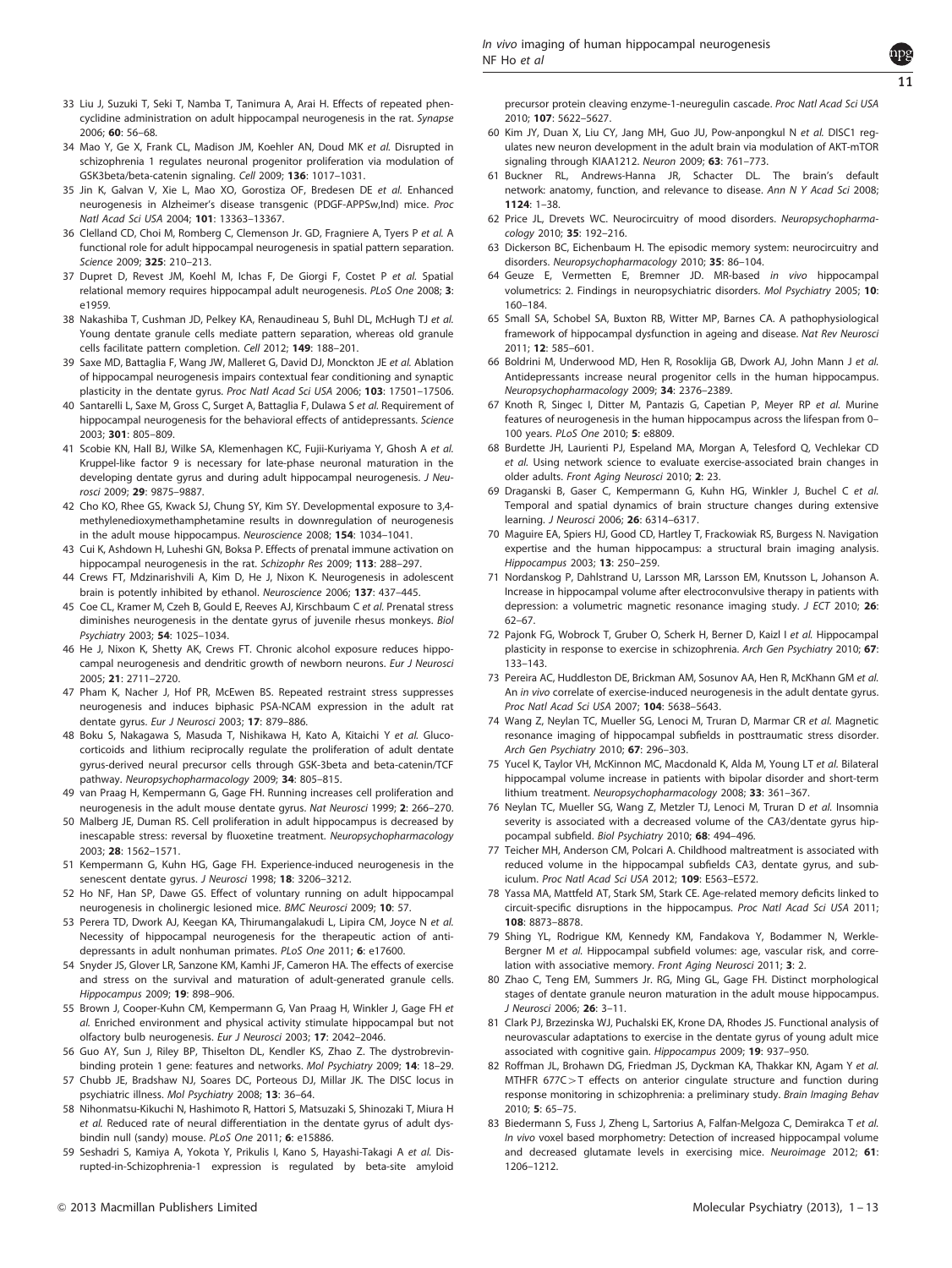- <span id="page-11-0"></span>84 Erickson KI, Voss MW, Prakash RS, Basak C, Szabo A, Chaddock L et al. Exercise training increases size of hippocampus and improves memory. Proc Natl Acad Sci USA 2011; 108: 3017–3022.
- 85 Erickson KI, Prakash RS, Voss MW, Chaddock L, Heo S, McLaren M et al. Brainderived neurotrophic factor is associated with age-related decline in hippocampal volume. J Neurosci 2010; 30: 5368–5375.
- 86 van Praag H, Shubert T, Zhao C, Gage FH. Exercise enhances learning and hippocampal neurogenesis in aged mice. J Neurosci 2005; 25: 8680–8685.
- 87 Marlatt MW, Potter MC, Lucassen PJ, van Praag H. Running throughout middleage improves memory function, hippocampal neurogenesis, and BDNF levels in female C57BL/6J mice. Dev Neurobiol 72: 943–952.
- 88 Romer B, Krebs J, Overall RW, Fabel K, Babu H, Overstreet-Wadiche L et al. Adult hippocampal neurogenesis and plasticity in the infrapyramidal bundle of the mossy fiber projection: I. Co-regulation by activity. Front Neurosci 2011;  $5:107$ .
- 89 Golub Y, Kaltwasser SF, Mauch CP, Herrmann L, Schmidt U, Holsboer F et al. Reduced hippocampus volume in the mouse model of posttraumatic stress disorder. J Psychiatr Res 2010; 45: 650–659.
- 90 Maguire EA, Gadian DG, Johnsrude IS, Good CD, Ashburner J, Frackowiak RS et al. Navigation-related structural change in the hippocampi of taxi drivers. Proc Natl Acad Sci USA 2000; 97: 4398–4403.
- 91 Herdener M, Esposito F, di Salle F, Boller C, Hilti CC, Habermeyer B et al. Musical training induces functional plasticity in human hippocampus. J Neurosci 2010; 30: 1377–1384.
- 92 Sheline YI, Gado MH, Kraemer HC. Untreated depression and hippocampal volume loss. Am J Psychiatry 2003; 160: 1516–1518.
- 93 Frodl T, Jager M, Smajstrlova I, Born C, Bottlender R, Palladino T et al. Effect of hippocampal and amygdala volumes on clinical outcomes in major depression: a 3-year prospective magnetic resonance imaging study. J Psychiatry Neurosci 2008; 33: 423–430.
- 94 Vermetten E, Vythilingam M, Southwick SM, Charney DS, Bremner JD. Long-term treatment with paroxetine increases verbal declarative memory and hippocampal volume in posttraumatic stress disorder. Biol Psychiatry 2003; 54: 693–702.
- 95 Boldrini M, Hen R, Underwood MD, Rosoklija GB, Dwork AJ, Mann JJ et al. Hippocampal angiogenesis and progenitor cell proliferation are increased with antidepressant use in major depression. Biol Psychiatry 2012; 72: 562–571.
- 96 Lucassen PJ, Stumpel MW, Wang Q, Aronica E. Decreased numbers of progenitor cells but no response to antidepressant drugs in the hippocampus of elderly depressed patients. Neuropharmacology 2010; 58: 940–949.
- 97 Reif A, Fritzen S, Finger M, Strobel A, Lauer M, Schmitt A et al. Neural stem cell proliferation is decreased in schizophrenia, but not in depression. Mol Psychiatry 2006; 11: 514–522.
- 98 Parent JM, Murphy GG. Mechanisms and functional significance of aberrant seizure-induced hippocampal neurogenesis. Epilepsia 2008: 49(Suppl 5): 19-25.
- 99 Segi-Nishida E, Warner-Schmidt JL, Duman RS. Electroconvulsive seizure and VEGF increase the proliferation of neural stem-like cells in rat hippocampus. Proc Natl Acad Sci USA 2008; 105: 11352–11357.
- 100 Chen F, Madsen TM, Wegener G, Nyengaard JR. Repeated electroconvulsive seizures increase the total number of synapses in adult male rat hippocampus. Eur Neuropsychopharmacol 2009; 19: 329–338.
- 101 Yucel K, McKinnon MC, Taylor VH, Macdonald K, Alda M, Young LT et al. Bilateral hippocampal volume increases after long-term lithium treatment in patients with bipolar disorder: a longitudinal MRI study. Psychopharmacology (Berl) 2007; 195: 357–367.
- 102 Dranovsky A, Hen R. Hippocampal neurogenesis: regulation by stress and antidepressants. Biol Psychiatry 2006; 59: 1136–1143.
- 103 Lyons DM, Buckmaster PS, Lee AG, Wu C, Mitra R, Duffey LM et al. Stress coping stimulates hippocampal neurogenesis in adult monkeys. Proc Natl Acad Sci USA 2010; 107: 14823–14827.
- 104 Lee T, Jarome T, Li SJ, Kim JJ, Helmstetter FJ. Chronic stress selectively reduces hippocampal volume in rats: a longitudinal magnetic resonance imaging study. Neuroreport 2009; 20: 1554–1558.
- 105 Lupien SJ, Schwartz G, Ng YK, Fiocco A, Wan N, Pruessner JC et al. The Douglas Hospital Longitudinal Study of Normal and Pathological Aging: summary of findings. J Psychiatry Neurosci 2005; 30: 328–334.
- 106 Papagni SA, Benetti S, Arulanantham S, McCrory E, McGuire P, Mechelli A. Effects of stressful life events on human brain structure: a longitudinal voxel-based morphometry study. Stress 2011; 14: 227–23231.
- 107 Mirescu C, Peters JD, Noiman L, Gould E. Sleep deprivation inhibits adult neurogenesis in the hippocampus by elevating glucocorticoids. Proc Natl Acad Sci USA 2006; 103: 19170–19175.
- 108 Schuff N, Neylan TC, Fox-Bosetti S, Lenoci M, Samuelson KW, Studholme C et al. Abnormal N-acetylaspartate in hippocampus and anterior cingulate in posttraumatic stress disorder. Psychiatry Res 2008; 162: 147–157.
- 109 Kuhn HG, Dickinson-Anson H, Gage FH. Neurogenesis in the dentate gyrus of the adult rat: age-related decrease of neuronal progenitor proliferation. J Neurosci 1996; 16: 2027–2033.
- 110 Jin K, Sun Y, Xie L, Batteur S, Mao XO, Smelick C et al. Neurogenesis and aging: FGF-2 and HB-EGF restore neurogenesis in hippocampus and subventricular zone of aged mice. Aging Cell 2003; 2: 175–183.
- 111 Driscoll I, Howard SR, Stone JC, Monfils MH, Tomanek B, Brooks WM et al. The aging hippocampus: a multi-level analysis in the rat. Neuroscience 2006; 139: 1173–1185.
- 112 Bondolfi L, Ermini F, Long JM, Ingram DK, Jucker M. Impact of age and caloric restriction on neurogenesis in the dentate gyrus of C57BL/6 mice. Neurobiol Aging 2004; 25: 333–340.
- 113 Small SA, Chawla MK, Buonocore M, Rapp PR, Barnes CA. Imaging correlates of brain function in monkeys and rats isolates a hippocampal subregion differentially vulnerable to aging. Proc Natl Acad Sci USA 2004; 101: 7181-7186.
- 114 Kramer JH, Mungas D, Reed BR, Wetzel ME, Burnett MM, Miller BL et al. Longitudinal MRI and cognitive change in healthy elderly. Neuropsychology 2007; 21: 412–418.
- 115 Raz N, Rodrigue KM, Head D, Kennedy KM, Acker JD. Differential aging of the medial temporal lobe: a study of a five-year change. Neurology 2004; 62: 433–438.
- 116 Raz N, Lindenberger U, Rodrigue KM, Kennedy KM, Head D, Williamson A et al. Regional brain changes in aging healthy adults: general trends, individual differences and modifiers. Cereb Cortex 2005; 15: 1676–1689.
- 117 Raz N, Ghisletta P, Rodrigue KM, Kennedy KM, Lindenberger U. Trajectories of brain aging in middle-aged and older adults: regional and individual differences. Neuroimage 2010; 51: 501–511.
- 118 Driscoll I, Hamilton DA, Petropoulos H, Yeo RA, Brooks WM, Baumgartner RN et al. The aging hippocampus: cognitive, biochemical and structural findings. Cereb Cortex 2003; 13: 1344–1351.
- 119 Mueller SG, Weiner MW. Selective effect of age, Apo e4, and Alzheimer's disease on hippocampal subfields. Hippocampus 2009; 19: 558–564.
- 120 Mueller SG, Stables L, Du AT, Schuff N, Truran D, Cashdollar N et al. Measurement of hippocampal subfields and age-related changes with high resolution MRI at 4T. Neurobiol Aging 2007; 28: 719–726.
- 121 Yassa MA, Lacy JW, Stark SM, Albert MS, Gallagher M, Stark CE. Pattern separation deficits associated with increased hippocampal CA3 and dentate gyrus activity in nondemented older adults. Hippocampus 2010; 21: 968–979.
- 122 Manganas LN, Zhang X, Li Y, Hazel RD, Smith SD, Wagshul ME et al. Magnetic resonance spectroscopy identifies neural progenitor cells in the live human brain. Science 2007; 318: 980–985.
- 123 Saxe MD, Malleret G, Vronskaya S, Mendez I, Garcia AD, Sofroniew MV et al. Paradoxical influence of hippocampal neurogenesis on working memory. Proc Natl Acad Sci USA 2007; 104: 4642–4646.
- 124 Faulkner RL, Jang MH, Liu XB, Duan X, Sailor KA, Kim JY et al. Development of hippocampal mossy fiber synaptic outputs by new neurons in the adult brain. Proc Natl Acad Sci USA 2008; 105: 14157–14162.
- 125 Eadie BD, Redila VA, Christie BR. Voluntary exercise alters the cytoarchitecture of the adult dentate gyrus by increasing cellular proliferation, dendritic complexity, and spine density. J Comp Neurol 2005; 486: 39-47.
- 126 Stranahan AM, Khalil D, Gould E. Running induces widespread structural alterations in the hippocampus and entorhinal cortex. Hippocampus 2007; 17: 1017–1022.
- 127 Black JE, Isaacs KR, Anderson BJ, Alcantara AA, Greenough WT. Learning causes synaptogenesis, whereas motor activity causes angiogenesis, in cerebellar cortex of adult rats. Proc Natl Acad Sci USA 1990; 87: 5568–5572.
- 128 Ding Y, Li J, Luan X, Ding YH, Lai Q, Rafols JA et al. Exercise pre-conditioning reduces brain damage in ischemic rats that may be associated with regional angiogenesis and cellular overexpression of neurotrophin. Neuroscience 2004; 124: 583–591.
- 129 Swain RA, Harris AB, Wiener EC, Dutka MV, Morris HD, Theien BE et al. Prolonged exercise induces angiogenesis and increases cerebral blood volume in primary motor cortex of the rat. Neuroscience 2003; 117: 1037–1046.
- 130 Rhyu IJ, Bytheway JA, Kohler SJ, Lange H, Lee KJ, Boklewski J et al. Effects of aerobic exercise training on cognitive function and cortical vascularity in monkeys. Neuroscience 2010; 167: 1239–1248.
- 131 Ding YH, Li J, Zhou Y, Rafols JA, Clark JC, Ding Y. Cerebral angiogenesis and expression of angiogenic factors in aging rats after exercise. Curr Neurovasc Res 2006; 3: 15–23.
- 132 Cao L, Jiao X, Zuzga DS, Liu Y, Fong DM, Young D et al. VEGF links hippocampal activity with neurogenesis, learning and memory. Nat Genet 2004; 36: 827-835.
- 133 Altman J, Das GD. Autoradiographic examination of the effects of enriched environment on the rate of glial multiplication in the adult rat brain. Nature 1964; 204: 1161–1163.